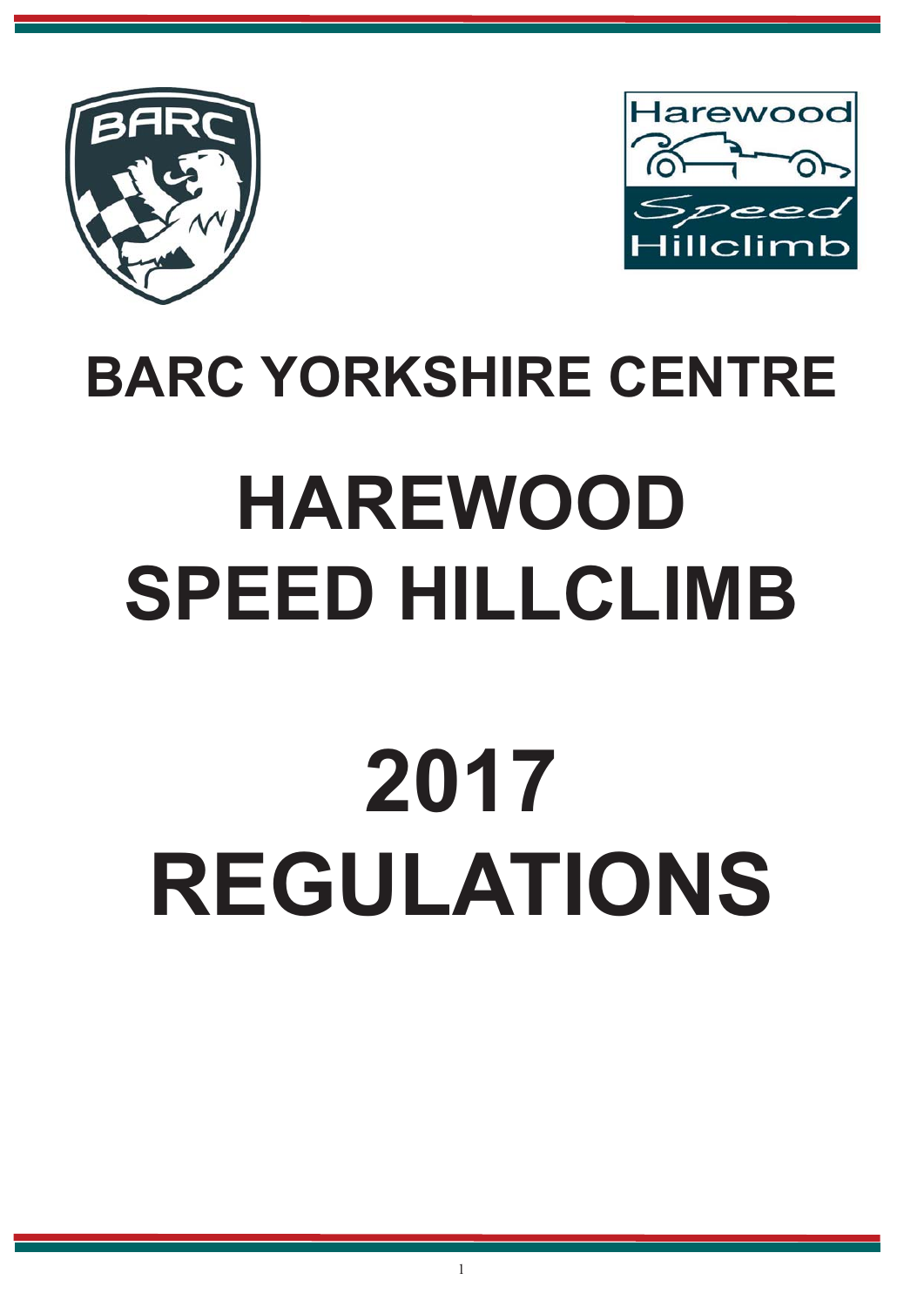# **HAREWOOD SPEED HILLCLIMB GENERAL INFORMATION**

*To be read in conjunction with the General Regulations (GR) of the Royal Automobile Club Motor Sports Association Ltd which are published in the MSA Yearbook together with the Supplementary Regulations (SR) published for each event and BARC Speed Event Classes. Please note: All references to "MSA" refer to the Royal Automobile Club Motor Sports Association Ltd., and "Centre" to the British Automobile Racing Club (Yorkshire Centre).* 

#### **1 STATUS**

All meetings will be held under the General Regulations of The Motor Sports Association (incorporating the provisions of the International Sporting Code of the FIA), the Supplementary Regulations and any written instructions the BARC Yorkshire Centre may publish for the event.

#### **2 VEHICLES ELIGIBLE**

2.1 All vehicles must comply with the relevant sections of the MSA Yearbook and with the permitted additional requirements as the Supplementary Regulations for each event.

2.2 Karts are not eligible to compete at Harewood

#### **3 THE COURSE**

3.1 The course located at The Avenue, Harewood, Leeds LS17 9LA in West Yorkshire. The main gate is 1.6Km East of Harewood Village on the A659.

#### **4 AWARDS**

4.1 The SRs for each meeting will specify the awards to be presented for that meeting.

4.2 Awards will be distributed at the prize giving ceremony at the end of each event. If the award winner is unable to collect their award someone may be nominated to collect it on their behalf. Awards will not be posted or held for collection at a later event.

#### **5 CLASS RECORD PLAQUES**

5.1 BARC Harewood Class Record Plaques will be awarded at the discretion of the Centre.

5.2 Any enquiries about Class Record Plaques should be addressed to

> C G Seaman, 193 London Road, Sheffield. S2 4LJ

#### **6 TROPHIES**

6.1 In addition to class awards, trophies may be offered to FTD Winners. These trophies will normally be presented at the end of each meeting.

6.2 All trophies are tenable from the time of presentation until 28 days before the next presentation when they must be returned to the Centre.

6.3 There are a number of trophies which are awarded at the end of the season and which cover performances over the whole year at BARC Yorkshire Centre organised events. These trophies will normally be presented at the Centre's Annual Dinner. All trophies are to be competed for exclusively by BARC Yorkshire Centre members with the exception of The Yorkshire Post Trophy (see Schedule 3).

#### **7 ARRIVAL AND SIGNING ON**

7.1 Space in the paddock is limited. Competitors are allowed a maximum of one tender vehicle or trailer with their competing vehicle in the paddock, both parked wholly within their allocated paddock space. All other trailers, additional cars etc must be placed in the competitors' car park outside the paddock.

7.2 On arrival competitors should position their competition car in their allocated positions in the paddock. All additional trailers and tenders should be removed to the Competitors car park as soon as unloading is complete.

7.3 No trailers can be brought into the paddock once the meeting has started, and no trailer movements should take place within the paddock until the meeting has concluded..

7.4 The competitor should then report, on foot to the Paddock Office to sign-on.

7.5 Arrangements for scrutineering will be given in Final Instructions issued for the respective events.

7.6 When the car has been passed, the MSA Scrutineers will issue a "Passed by Scrutineer" label. This label must be secured to the competing car and remain there throughout the meeting.

7.7 Enquiries about running order, request for practices etc should be made to the Paddock Office.

7.8 At two day meetings, competitors need only sign on and be scrutineered once.

7.9 Passes may not be left with gate staff.

#### **8 SHARED CARS**

8.1 The same car may not be entered to compete for the same award more than twice and then only provided that it is driven by different drivers.

8.2 Where a car is entered to be shared by two drivers, this must be signified by filling in the appropriate section on the entry form. The No. 1 driver will be allocated a competition number whilst the No. 2 driver will be indicated by a number 7 preceding the competition number if between 1 - 99, a number 8 if between 100 - 199, and a number 9 if between 200—299.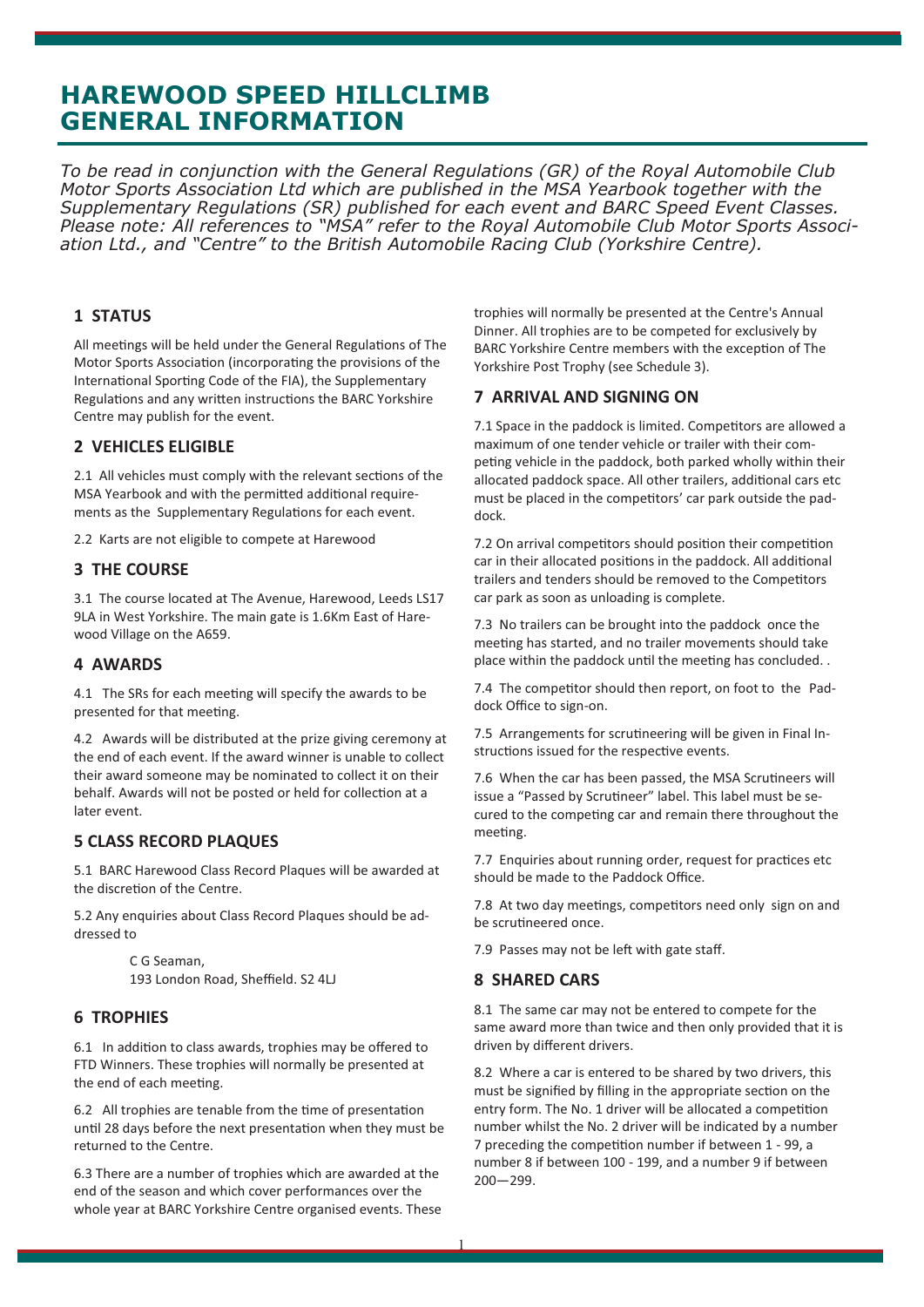8.3 Normally the No 1 drivers will run in their own class batch and the No 2 drivers will run in the prior batch.

8.4 The exception to this rule will be in the first batches of each run sequence where the No 2 drivers will run in the first feasible following batch.

8.5 Timed runs taken outside the specified batches may not be counted for the results of the meeting. The only exception is, of course, if a re-run is ordered for any reason

#### **9 PROCEDURE**

9.1 Competitors will be called forward from their paddock positions by the Paddock Marshal and dispatched in running order to the start area.

9.2 Cars will remain in single file on the start approach road until called forward by the Start Line Marshals.

#### **All Vehicles—No Tyre Warming or Spinning of Wheels is allowed going to or before the Start Line**

Any driver ignoring this regulation will, in the first instance, forfeit that run and be directed back to the paddock. A repeat offence at the same meeting will result in exclusion from the meeting. The Chief Start Marshal will be a Judge of Fact for this regulation.

9.3 At the Start a Traffic Light will indicate Red as cars come to the line. They will be positioned with the front edge of their Timing Struts 10cms behind the Start timing beam. On a green light competitors may start in their own time.

9.4 If for any reason the course is not clear and there is a delay, two flashing Amber lights will be displayed.

9.5 If a competitor stalls the engine or makes an unsatisfactory start, they may be permitted to make a re-start provided that neither of the rear wheel centres have crossed the Start Line. If in such a case, a competitor is not ready to re-start immediately the run shall be considered failed and the car shall be returned slowly up the course to the paddock without being timed.

9.6 If a driver needs pushing, or use of an external battery to start their car, it is their own responsibility to arrange this. Officials are instructed not to push start cars.

#### **10 EMERGENCY PROCEDURE**

10.1 Cars will start singly, but as allowed by the Track Licence, there may be more than one car on the course at a time. For this reason it is vitally important that competitors observe the emergency procedures.

10.2 If the course becomes blocked after a competitor has started a run, a waved Red Flag or flashing red lights will be displayed at the post below where an incident has taken place and this will be repeated down the course to the start.

10.3 When a competitor sees a Red Flag or Red Light, the car must immediately be brought to a halt. The competitor will remain at the point where the car stops until the Observer from the nearest post gives instructions to proceed. The competitor will then drive slowly to the top of the hill or turn up the side of the barn and return to the start line for a re-run.

10.4 Unless specific instructions are given, a competitor MUST NOT turn round on the course and return to the start.

10.5 lf a car runs off the course and is not able to proceed immediately, it will be parked by the Observer from the nearest post in a safe place, clear of the track and will remain there until instructed to proceed.

#### **11 RESULTS**

11.1 During practice and timed runs, times recorded will be displayed on computer screens in the paddock. They may also be announced on the PA system during the timed runs and may be shown on digital displays. These times are for information only.

11.2 At the conclusion of the meeting, the results will be issued at the Paddock Office as soon as possible after the final ascent of the meeting has been made.

11.3 Full result sheets will be displayed on the website within 1 hour after the end of the meeting.

#### **12 CHAMPIONSHIPS**

The events will count towards rounds of championships (see Schedule 2) during the season.

#### **13 FACILITIES**

13.1.Fuel is not available at the course but there is a Petrol Station in Wetherby.

13.2 Water is available in the toilet block and from external taps.

13.3 Toilets The main toilet block with flush toilets and washing facilities will be open from the Friday evening to Sunday night of meeting weekends

13.4 Black and white competition numbers are on sale at all meetings.

13.5 A catering service will operate. Hot and cold drinks, snacks etc are available. In addition assorted mobile Hot Dog, Ice Cream and Sweet Kiosks may be available.

13.6 Camping is possible at Harewood, Tents and Caravans should be placed in the Competitors Car Park against the hedge behind the Finish Straight. Motor Homes should be placed in the competitors car park. Motor Homes must not be parked in the hillside carpark.

#### **14 DATA PROTECTION ACT 1985**

Entrants are informed that information submitted on entry forms for all events together with results may be stored by BARC (Yorkshire Centre) or by its officials in computer systems for the purpose of administration and information of both The Harewood Hillclimb and the Club. Information, results and photos may be available through the Clubs website.

#### **15 ACKNOWLEDGEMENT**

The BARC Yorkshire Centre would like to thank our landlords Harewood Hill Ltd for making the course available.

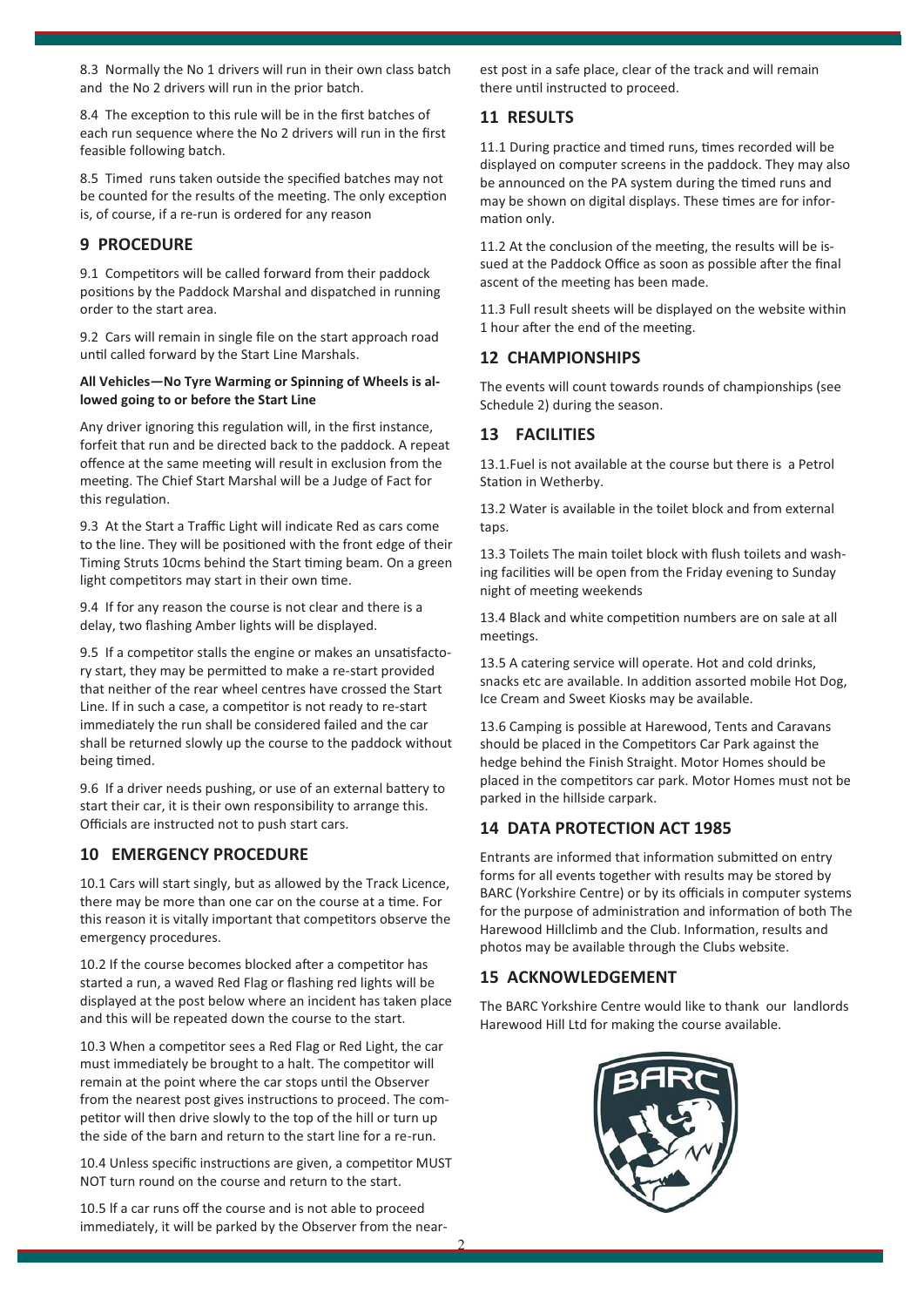# **HAREWOOD SPEED HILLCLIMB SUPPLEMENTARY REGULATIONS 2017 SEASON**

The schedules 1,2, 3, 4, 5 and 6 are part of these Supplementary Regulations and are referred to therein.

#### **TITLE OF EVENT - As Schedule 1**

#### **SUPPLEMENTARY REGULATIONS**

1 The British Automobile Racing Club Yorkshire Centre will organise Hillclimbs at Harewood near Leeds. The status and the dates are shown in Schedule 1.

2 The Meeting will be governed by the General Regulations of the Royal Automobile Club Motor Sports Association Ltd (incorporating the provisions of the International Sporting Code of the FIA), these Supplementary Regulations and any written instructions that the organising club may issue for the event.

3 MSA Permit Numbers will be shown in the Final Instructions and in the programme for the respective event.

4 The events are open to Members of clubs and licence holders set out in Schedule 1.

5 All competitors and drivers must produce a valid competition licence, and for National 'B' events their club membership card. Entrants licences will be inspected.

6 The events are rounds of the Championship set out in Schedule 1.

7 The programme of the meetings will be as published on the website.

8 The length of the course is 1448.25 metres, it rises 76 metres, varies between 3.65 and 5.5 metres in width, and consists of 7 right hand and 4 left hand corners.

9 The events will consist of Classes as set out in Schedule 5. Additional Classes for period defined vehicles, individual "Marque" or models may be added. At the following meetings additional classes are as follows (subject to a minimum entry of two in each class):

#### **9 April 2017**

Class 15 MG Cars (Classes A, B & C)

Class 28 TVR Cars (Classes A & B)

#### **6 May 2017**

Class 10 Ferrari Cars

#### **6 & 7 May 2017**

| Class 10     | Ferrari Cars                                                             |
|--------------|--------------------------------------------------------------------------|
| Class 26     | <b>Yorkshire Centre Members</b>                                          |
| Class 5B:    | Formula Ford 1600 Racing Cars pre 1994                                   |
| Class A(i)   | Road-going Series Production Cars<br>up to 2000cc                        |
| Class A(ii)  | Road-going Series Production Cars<br>Over 2000cc                         |
| Class B      | Road-going Specialist Production Cars                                    |
| Class C(i)   | <b>Modified Series Production Cars</b><br>up to 1400cc                   |
| Class C(ii)  | <b>Modified Series Production Cars</b><br>over 1400cc and up to 2000cc   |
| Class C(iii) | Modified Series Production Cars over<br>2000 <sub>cc</sub>               |
| Class D      | <b>Modified Specialist Production Cars</b>                               |
| Class F      | Sports Libre Cars up to 2000cc & Hill Climb<br><b>Super Sports Cars</b>  |
| Class G      | Sports Libre Cars over 2000cc                                            |
| Class H      | Racing Cars up to 600cc                                                  |
| Class I      | Racing Cars over 600cc and up to 1100cc                                  |
| Class J      | Racing Cars over 1100cc and up to<br>1600cc                              |
| Class K(i)   | Racing Cars over 1600cc and up to<br>2000cc (normally aspirated engines) |
| Class K(ii)  | Racing Cars over 1600cc and up to<br>2000cc (forced induction engines)   |
| Class L      | Racing Cars over 2000cc                                                  |
| Class M      | Sports Racing & Racing Cars manufactured<br>up to 1971 inclusive         |
| Class N      | Sports Racing & Racing Cars manufactured<br>up to 1985 inclusive         |

See our on-line entry system

# **www.harewoodhill.com**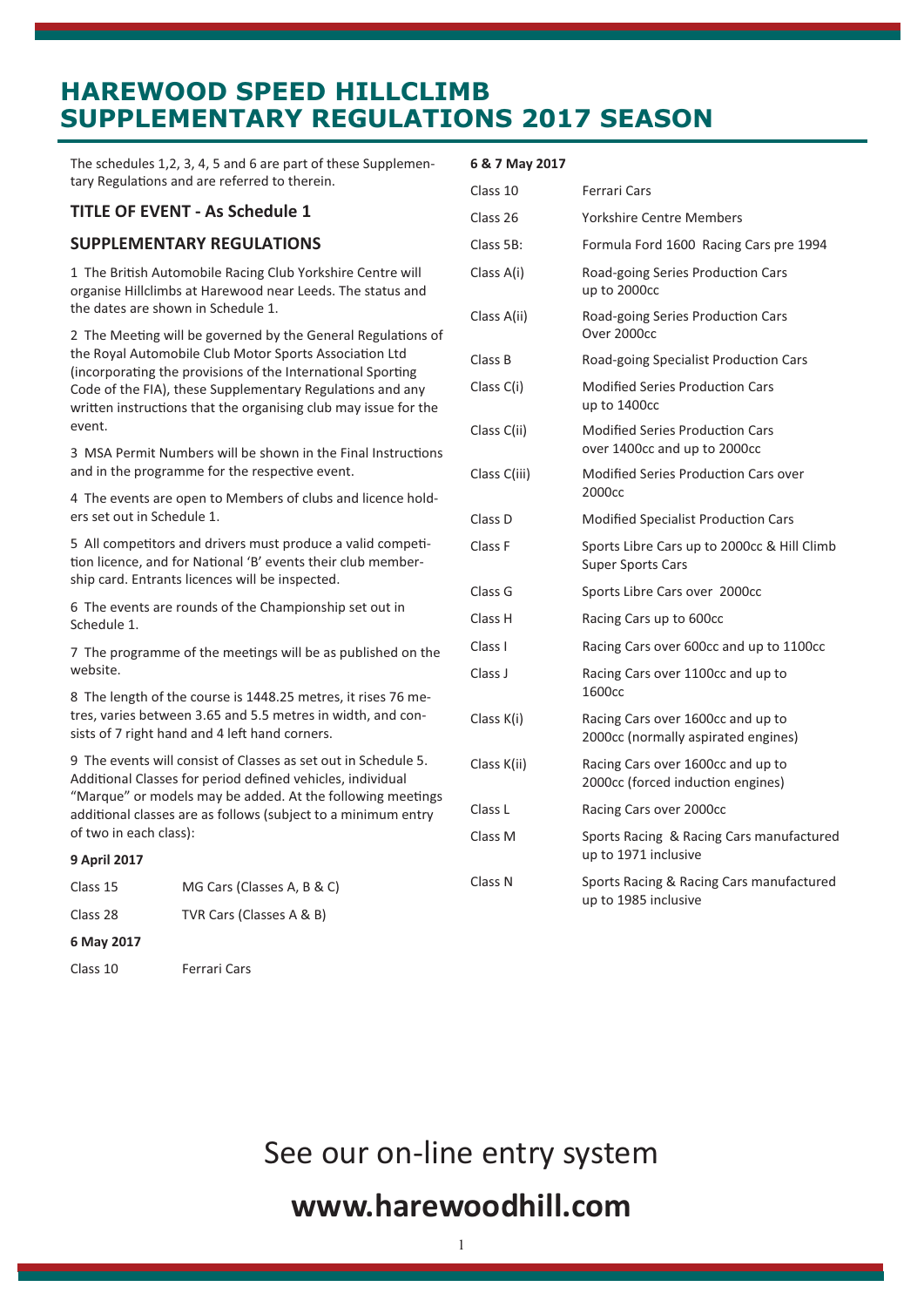| Morgan Sports Car Club                                                   |  |
|--------------------------------------------------------------------------|--|
| <b>TR Register Cars</b>                                                  |  |
| Scimitar & Sabre Cars                                                    |  |
| Bentley Drivers Club (Classes A & B)                                     |  |
| Aston Martin Owners Club Speed Series                                    |  |
| 500 Owners Association                                                   |  |
| <b>Classic Marques Speed Challenge</b>                                   |  |
| Jaguar Drivers Club                                                      |  |
|                                                                          |  |
| Porsche Cars                                                             |  |
| Porsche Club National Hillclimb Champ.                                   |  |
|                                                                          |  |
| Porsche Cars                                                             |  |
| <b>Yorkshire Centre Members</b>                                          |  |
| Porsche Club National Hillclimb Champ.                                   |  |
| Formula Ford 1600 Racing Cars pre 1994                                   |  |
| Road-going Series Production Cars<br>up to 2000cc                        |  |
| Road-going Series Production Cars<br>Over 2000cc                         |  |
| Road-going Specialist Production Cars                                    |  |
| <b>Modified Series Production Cars</b><br>Up to 1400cc                   |  |
| <b>Modified Series Production Cars</b><br>Over 1400cc and up to 2000cc   |  |
| <b>Modified Series Production Cars over</b><br>2000cc                    |  |
| Modified Specialist Production Cars                                      |  |
| Sports Libre Cars up to 2000cc & Hill Climb<br><b>Super Sports Cars</b>  |  |
| Sports Libre Cars over 2000cc                                            |  |
| Racing Cars up to 600cc                                                  |  |
| Racing Cars over 600cc and up to 1100cc                                  |  |
| Racing Cars over 1100cc and up to<br>1600cc                              |  |
| Racing Cars over 1600cc and up to<br>2000cc (normally aspirated engines) |  |
| Racing Cars over 1600cc and up to<br>2000cc (forced induction engines)   |  |
| Racing Cars over 2000cc                                                  |  |
| Sports Racing & Racing Cars manufactured<br>up to 1971 inclusive         |  |
| Sports Racing & Racing Cars manufactured<br>up to 1985 inclusive         |  |
|                                                                          |  |

#### **5 August 2017**

| Class 12                                                                                                                                                                                                                                                                 | Paul Matty Championship (Classes A & B)                                                                                                                                                                                                                                                                           |  |
|--------------------------------------------------------------------------------------------------------------------------------------------------------------------------------------------------------------------------------------------------------------------------|-------------------------------------------------------------------------------------------------------------------------------------------------------------------------------------------------------------------------------------------------------------------------------------------------------------------|--|
| Class 18                                                                                                                                                                                                                                                                 | <b>Austin Healey Cars</b>                                                                                                                                                                                                                                                                                         |  |
| Class 22                                                                                                                                                                                                                                                                 | Alfa Romeo Cars                                                                                                                                                                                                                                                                                                   |  |
| Class 23                                                                                                                                                                                                                                                                 | Lotus 7 Cars (Classes A, B, C, D, E & F)                                                                                                                                                                                                                                                                          |  |
| Class 24                                                                                                                                                                                                                                                                 | <b>Bugatti Classic Cars</b>                                                                                                                                                                                                                                                                                       |  |
| <b>6 August 2017</b>                                                                                                                                                                                                                                                     |                                                                                                                                                                                                                                                                                                                   |  |
| Class 18                                                                                                                                                                                                                                                                 | <b>Austin Healey Cars</b>                                                                                                                                                                                                                                                                                         |  |
| Class 22                                                                                                                                                                                                                                                                 | Alfa Romeo Cars                                                                                                                                                                                                                                                                                                   |  |
| Class 23                                                                                                                                                                                                                                                                 | Lotus 7 Cars (Classes A, B, C, D, E & F)                                                                                                                                                                                                                                                                          |  |
| Class 24                                                                                                                                                                                                                                                                 | <b>Bugatti Classic Cars</b>                                                                                                                                                                                                                                                                                       |  |
| <b>27 August 2017</b>                                                                                                                                                                                                                                                    |                                                                                                                                                                                                                                                                                                                   |  |
| Class 28                                                                                                                                                                                                                                                                 | TVR Cars (Classes A & B)                                                                                                                                                                                                                                                                                          |  |
| Class 38                                                                                                                                                                                                                                                                 | <b>Classic Marques Speed Challenge</b>                                                                                                                                                                                                                                                                            |  |
| 16 September 2017                                                                                                                                                                                                                                                        |                                                                                                                                                                                                                                                                                                                   |  |
| Class 15                                                                                                                                                                                                                                                                 | MG Cars (Classes A, B & C)                                                                                                                                                                                                                                                                                        |  |
| Class 32                                                                                                                                                                                                                                                                 | Club Alpine Renault                                                                                                                                                                                                                                                                                               |  |
| Westfield SCC<br>Class 37                                                                                                                                                                                                                                                |                                                                                                                                                                                                                                                                                                                   |  |
| 17 September 2017                                                                                                                                                                                                                                                        |                                                                                                                                                                                                                                                                                                                   |  |
| Class 15                                                                                                                                                                                                                                                                 | MG Cars (Classes A, B & C)                                                                                                                                                                                                                                                                                        |  |
| Class 32                                                                                                                                                                                                                                                                 | Club Alpine Renault                                                                                                                                                                                                                                                                                               |  |
| Class 37                                                                                                                                                                                                                                                                 | Westfield SCC                                                                                                                                                                                                                                                                                                     |  |
|                                                                                                                                                                                                                                                                          | 11 At the meetings on the 7 May and 2 July 2017, classes<br>1A-6D will not run, with the exception of class 5B.                                                                                                                                                                                                   |  |
|                                                                                                                                                                                                                                                                          | 11.1 BARC Yorkshire Centre members with National B licenc-<br>es are eligible to enter Class 26. This class will be scored on a<br>points basis using the published bogey times for classes 1A-<br>5E. BARC Yorkshire Centre members with National A licences<br>will run in the appropriate Class for their car. |  |
| down in Schedule 5 and these SR's.                                                                                                                                                                                                                                       | 12 Vehicles will be divided into classes and categories as laid                                                                                                                                                                                                                                                   |  |
|                                                                                                                                                                                                                                                                          | Note: Some of these classes impose conditions of eligibility<br>additional to the basic MSA Technical Regulations.                                                                                                                                                                                                |  |
| class.                                                                                                                                                                                                                                                                   | 12.1 Once a competitor has entered a specific class, this will<br>not be changed unless the car is found to be ineligible for that                                                                                                                                                                                |  |
| sented.                                                                                                                                                                                                                                                                  | 12.2 Where in any class the number of entries is less than 2<br>then the organisers reserve the right to amalgamate the class<br>as appropriate. If it is not appropriate to amalgamate and a<br>class is run with less than 2 entries, an award will not be pre-                                                 |  |
| tions.                                                                                                                                                                                                                                                                   | 12.3 All vehicles must comply with MSA Technical Regula-                                                                                                                                                                                                                                                          |  |
|                                                                                                                                                                                                                                                                          | 13 Awards will be presented as set out in Schedule 4.                                                                                                                                                                                                                                                             |  |
| 13.1 A second-in-class award will only be given when there<br>are six or more entries in the class, a third-in-class award<br>where there are ten or more entries in the class, and a fourth-<br>in-class award where there are sixteen or more entries in the<br>class. |                                                                                                                                                                                                                                                                                                                   |  |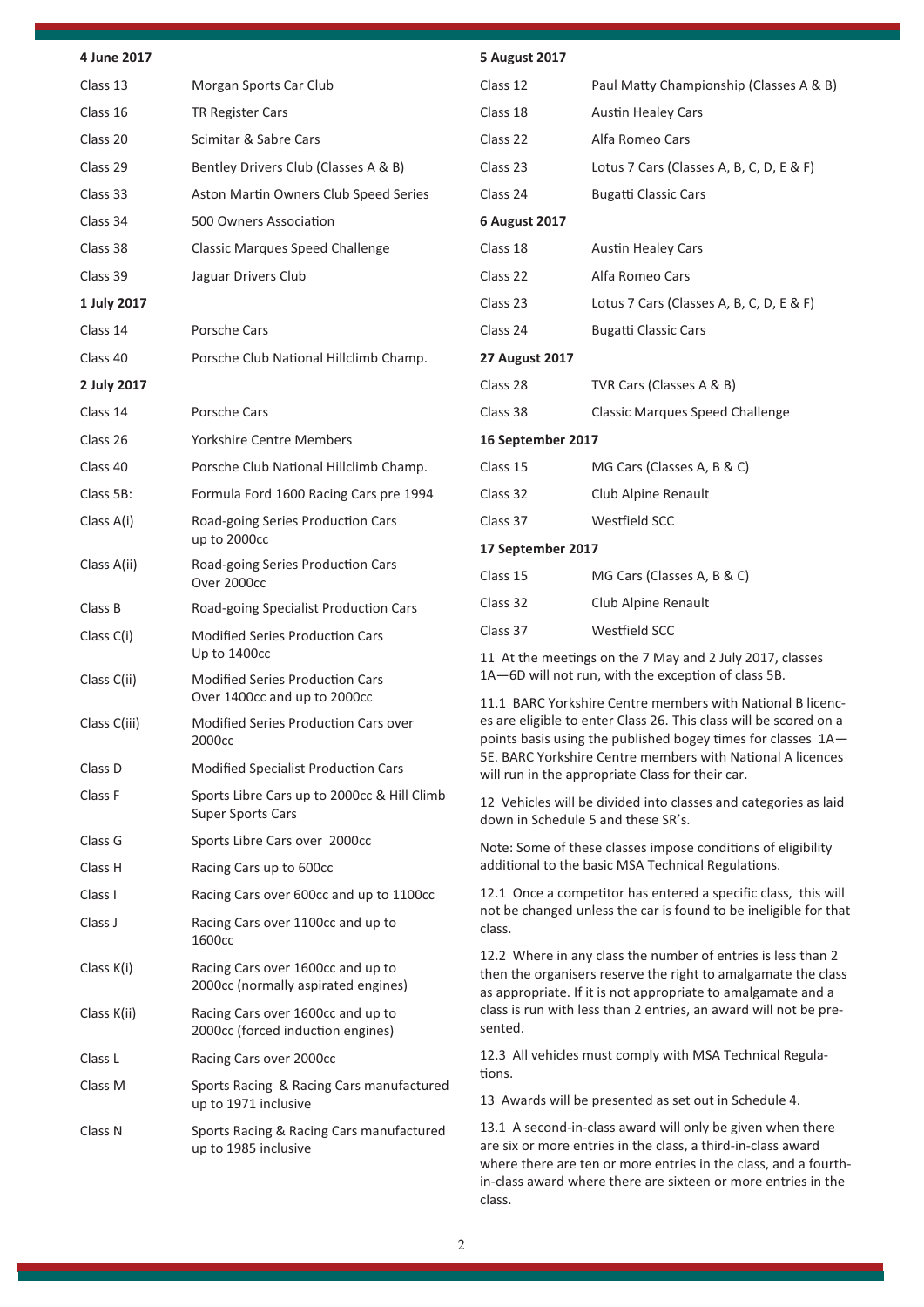13.2 The number of entries in a class for award purposes will be the number signed on in the Class.

13.3 At 'one day' Meetings except 7 May and 2 July it is the intention to offer competitors at least three timed runs. If due to unforeseen delays it appears to the organisers that the published programme cannot be completed by 18.00 hours a revised programme will be announced where possible prior to the start of the second timed runs.

13.4 The meetings held on 6/7 May and 2 July will comprise two class runs only, and class awards will be presented on the times recorded in both class runs only. The FTD awards will be based on the times recorded in both the class runs and any run offs.

13.5 No entrant may win more than one meeting award with one car. Competitors who win one of the Fastest Time of the Day awards will receive this in place of their Class awards and the remaining competitors in that class will receive the awards which are appropriate to their actual placing in the class.

13.6 Awards must be collected at the end of the meeting, if you are unable to stay please make arrangements for someone to collect it on your behalf. Awards will not posted, or held for collection at a later date.

13.7 BARC Harewood Class Record Plaques will be awarded at BARC events only, at the discretion of the Centre.

14 The entry list opens on the publication of these regulations and closes finally on the date stated.

14.1 Entry fees, refunds and closing dates are as stated in Schedule 6. A discount is offered to early entrants, entries will not be accepted after closing date.

14.2 All entries must be made on-line, or on the official entry forms, or on a photocopy thereof and must be accompanied by the appropriate fee. Only one entry may be made on each form.

14.3 All details requested on the entry form must be completed where applicable.

15 The Entries Secretary to whom all entries must be sent is as per respective entry forms.

15.1 The maximum entry for each meeting is as shown in Schedule 6. Reserves will be notified as places become available but at the latest by 8.00pm on the Thursday preceding the meeting if they have been accepted/not accepted.

15.2 The minimum for each meeting is 80

15.3 The minimum for each class is 2.

15.4 Should any of the above minimum figures not be reached, the organisers have the right to either cancel the meeting or amalgamate classes.

15.5 Entries will be accepted in the order of receipt, except 6/7 May and 2 July when if the entry is oversubscribed, precedence will be given to MSA Championship contenders.

15.6 Paper entries will not be acknowledged unless a self addressed envelope is included with the entry form. Provisional entry lists will be posted on the website at appropriate times.

15.7 Entry fees will be refunded as per Schedule 6

15.8 Up to two entries for the same vehicle are permitted but separate entry forms must be submitted for each driver.

15.9 Post dated cheques are not acceptable and will be returned to the entrant along with the entry form.

15.10 A fee of £25 of the entry fee will be made for any cheque that is returned by the bank or any credit card number that is refused for any reason whatsoever. This charge is to cover our administration costs and bank charges.

16 Other officials are:

| <b>MSA Steward</b>      | TBA by MSA                 |
|-------------------------|----------------------------|
| Club Stewards           | TRA                        |
| Clerk of the Course     | as Final Instructions      |
| <b>Chief Scrutineer</b> | G A Harrison, (National A) |
| Chief Timekeeper        | D Clay (National A)        |

17 Provisional results will be published as soon as possible following the end of the event.

18 Any protests must be lodged in accordance with judicial procedures in the current edition of the MSA Yearbook

19 Starting order will be determined by Class Order.

19.1 Cars will start singly.

19.2 The starting signal will be a green light. Method of timing is Electronic - class E.

19.3 The finish line will be indicated by a line across the road.

19.4 It is strictly forbidden to make practice starts or indulge in excessive weaving on the road between the paddock and the startline. Failure to comply may result in exclusion. Cars will remain in single file on the start approach road until called forward by the Start Line Marshals.

All Vehicles—No Tyre Warming or Spinning of Wheels is allowed going to or before the Start Line

Any driver ignoring this regulation will, in the first instance, forfeit that run and be directed back to the paddock. A repeat offence at the same meeting will result in exclusion from the meeting. The Chief Start Marshal will be a Judge of Fact for this regulation.

19.5 The start area is a designated part of the course and all persons under 16 years of age are prohibited from this area.

19.6 A driver is under starters orders as soon as he/she is called forward to the Start Line by the Start Marshal. Any driver who is not ready to proceed within two minutes after being called forward may forfeit the run.

19.7 Cars will remain in single file on the start approach road until called forward by the Start Line Marshals.

All Vehicles—No Tyre Warming or Spinning of Wheels is allowed going to or before the Start Line

Any driver ignoring this regulation will, in the first instance, forfeit that run and be directed back to the paddock. A repeat offence at the same meeting will result in exclusion from the meeting. The Chief Start Marshal will be a Judge of Fact for this regulation.

19.8 MSA Regulations require that a car must have all four wheels on the track when crossing the finish line for its time to be allowed. For the purpose of this rule, a yellow line is painted along the left hand side of the track at the finish line, and this yellow line will be considered to be the edge of the road. Any competitor who crosses the finish line with one or more wheel(s) outside this line will be given a failed run. The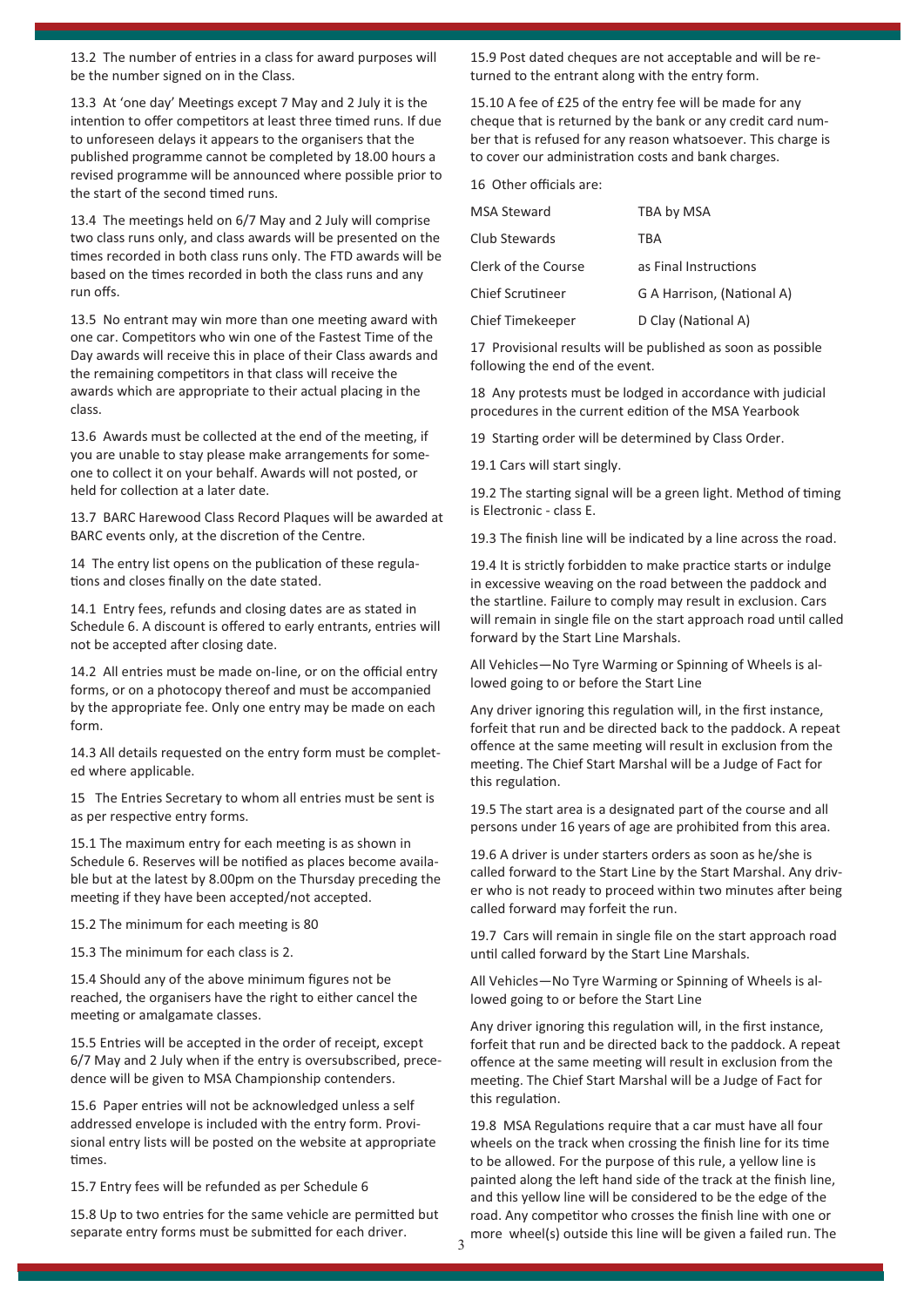observer at Quarry Corner will be a Judge of Fact to observe this rule.

19.9 Timed runs taken outside the specified batches may not be counted for the results of the meeting. The only exception is if a re-run is ordered for any reason.

19.10 The artificial heating of tyres and/or wheels and special covers to retain heat are not permitted.

20 Competitors will have the opportunity of taking at least two practice runs.

20.1 Practice will be taken in class order.

20.2 Competitors who do not present themselves in time for practice may forfeit that run.

21 Competitors will be identified by Competition numbers which will not be provided by the organisers, but will be available to purchase.

21.1 When two drivers compete in the same car the number two driver will be identified by a number 7, 8 or a number 9 before the number one driver's Competition Number.

21.2 The extra number MUST be covered when the number one driver is competing

21.3 It will be the responsibility of competitors sharing a car to see that their car is ready, carrying the correct identification, to comply with these instructions.

22 Marking and Penalties will be as printed in the appropriate section of the MSA General Regulations.

23 All other General Regulations of the MSA apply as written except where modified in these Regulations.

24 If any change is made to a car or it has been involved in an accident after it has been passed by the Scrutineers, it must be submitted for re-scrutiny before being taken onto the course again.

25 Approved Crash Helmets, Gloves and Flame Resistant Overalls will be worn by all drivers at all times when driving on the course.

26 At the discretion of the Clerk of the Course, vehicles may be called for a check by the Scrutineers at any time during, or at the conclusion of the meeting.

27 The Paddock is a non competitive area and cars must be conducted at a walking pace when entering and moving about the paddock. Failure to comply may result in exclusion.

28 It is in competitors best interests to ensure any recovery after an incident is made safely and quickly. It is strongly recommended that all cars are fitted with towing points which are clearly marked.

29 During the course of the event, including practice, competitors must notify the Clerk of Course if they wish to take their competition car out of the paddock. On their return they will be liable to re-scrutineering before they can continue the competition. You are also reminded that competition numbers must be removed or completely obscured before driving on the public highway.

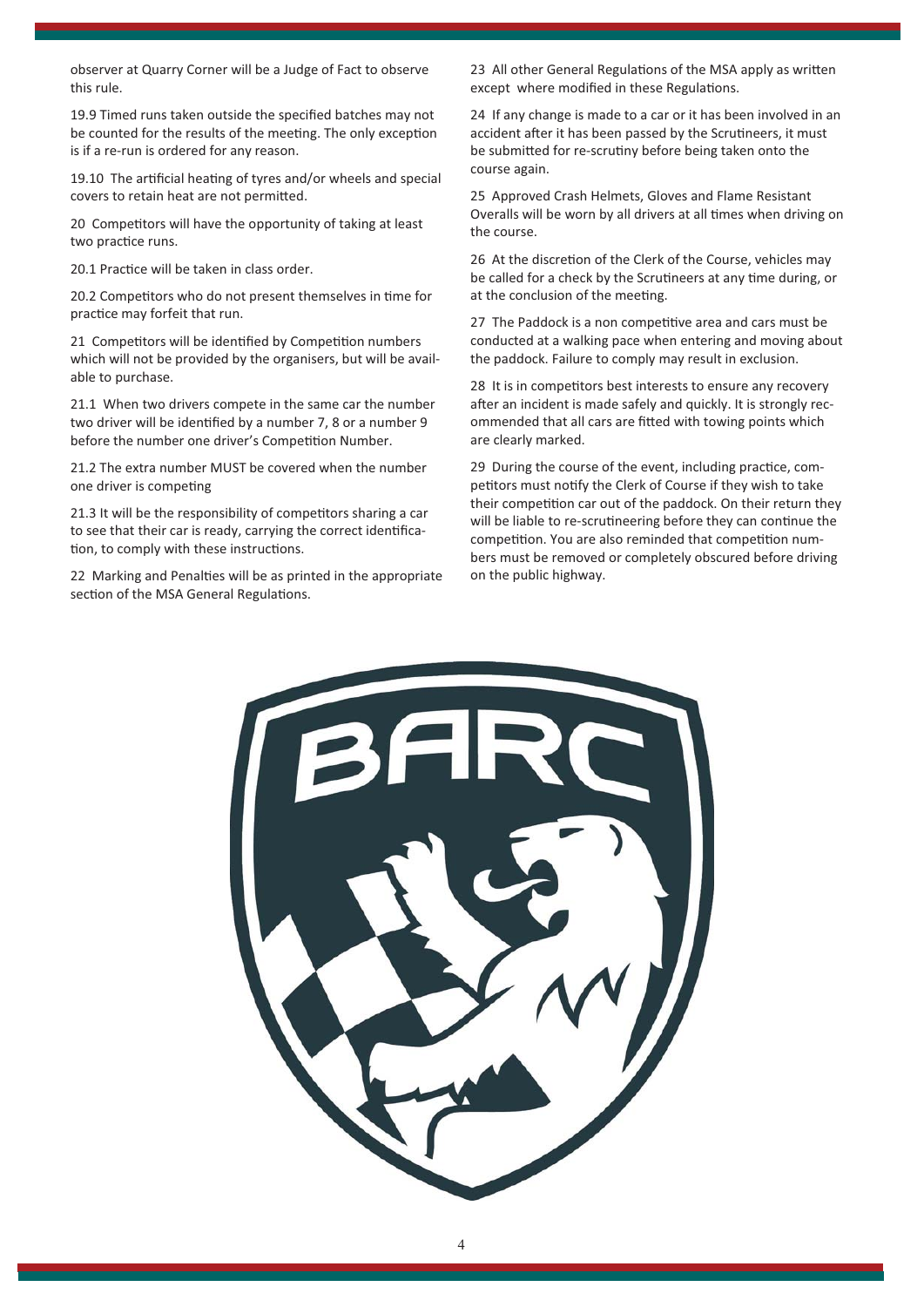# **BARC HAREWOOD SPEED HILLCLIMB CHAMPIONSHIP SUPPLEMENTARY REGULATIONS**

#### **1 SPORTING REGULATIONS - GENERAL**

#### **1.1 TITLE AND JURISDICTION**

The BARC Harewood Speed Hillclimb Championship is organised by the British Automobile Racing Club Ltd (Yorkshire Cenre) (here referred to as BARC Yorkshire) in accordance with the General Regulations of the Royal Automobile Club Motor Sports Association Ltd (MSA) (incorporating the provisions of the International Sporting Code of the FIA) and these Championship Regulations.

MSA Championship Permit No: CH2017/S048 Status: National B MSA Championship Grade C

#### **1.2 Officials**

Coordinator—Chris Seaman, 193 London Road, Sheffield, S2 4LJ Tel: 0114 2585695 (w)

Eligibility Scrutineer - P S Bruce

Championship Stewards—any three from the following:- J M English, R G Hooper, A J Hodgetts and H Tinkler.

#### **1.3 Competitor Eligibility**

1.3.1 Entrants must be fully paid up valid membership card holding members of BARC (Yorkshire) and in possession of a valid current MSA Entrants Licence.

1.3.2 Driver and Entrant/Drivers must be fully paid up valid membership card holding members of BARC (Yorkshire), be registered for the Championship and be in possession of a valid current Competition (National B) Status Licence, as a minimum. A competitor shall not take time off school to participate in motor sport without the prior written approval of their school. If participation in the Championship requires absence from school, Drivers in full time education are required to have the approval of their head teacher and a letter stating such approval from his/her school in order to fulfil registration for the Championship.

1.3.3 All necessary documentation must be presented for checking at all rounds when signing on.

#### **1.4 Registration**

1.4.1 All Driver/Entrants who are membership card holding members of BARC (Yorkshire) will be automatically entered into the Harewood Championship. Entry is free

1.4.2 No markings will be made retrospectively.

1.4.3 To be eligible for marking all cars must display Championship Decals, where supplied, on both sides of the car clearly visible from the side profile of the car. Failure to display these decals throughout a qualifying event will result in no points being credited for that event.

1.4.4 All Driver/Entrants must enter the events as BARC (Y) member.

#### **1.5 Championship Rounds**

The Championship is based on the Harewood Speed Hillclimb Meetings to be held on:

> Sunday 9th April 2017 Saturday 6th May 2017 Sunday 4th June 2017 Saturday 1st July 2017 Saturday 5th August 2017 Sunday 6th August 2017 Sunday 27th August 2017 Saturday 16th September 2017 Sunday 17th September 2017

#### **1.6 Scoring**

1.6.1 For marking purposes cars will be divided into classes 1A to 5E inclusive as shown in Schedule 5.

1.6.2 Marking will be within classes on a Bogey Time improvement basis. Where possible the 2017 Bogey Times will be the current class record standing at the commencement of each meeting with 20 seconds added. Exceptions to this may be where technical regulations within a class/category have changed and/or the introduction of new classes/categories and/or a change in vehicles eligible for a class/category, in any of these cases the organisers reserve the right to base the Bogey Time on a calculated "Target Time" with 20 seconds added.

1.6.3 Championship marks will be gained at the rate of .01 mark for each .01 of a second by which a driver beats the Bogey Time for his/her class.

1.6.4 Any competitor who does not beat the Bogey Time will gain no marks for that meeting. A maximum of 21 marks can be gained at any meeting.

1.6.5 Marks gained in six of the nine rounds will be counted for the Championship results. However if less than nine rounds are run there will always be two less rounds to count than the total number run (ie 6 from 8, 5 from 7 etc).

1.6.6 Only one marking per meeting can count. Where a competitor has entered more than one car at a meeting the car that is to be credited with Championship marks, must be nominated to the Secretary of the Meeting before the start of the class runs.

1.6.7 In the event of a tie in the final marking this will be decided in the favour of the competitor who has gained the marks in the fewest number of rounds including discarded rounds. If the tie still remains it will be decided in the favour of the competitor who scores the most marks in the final round.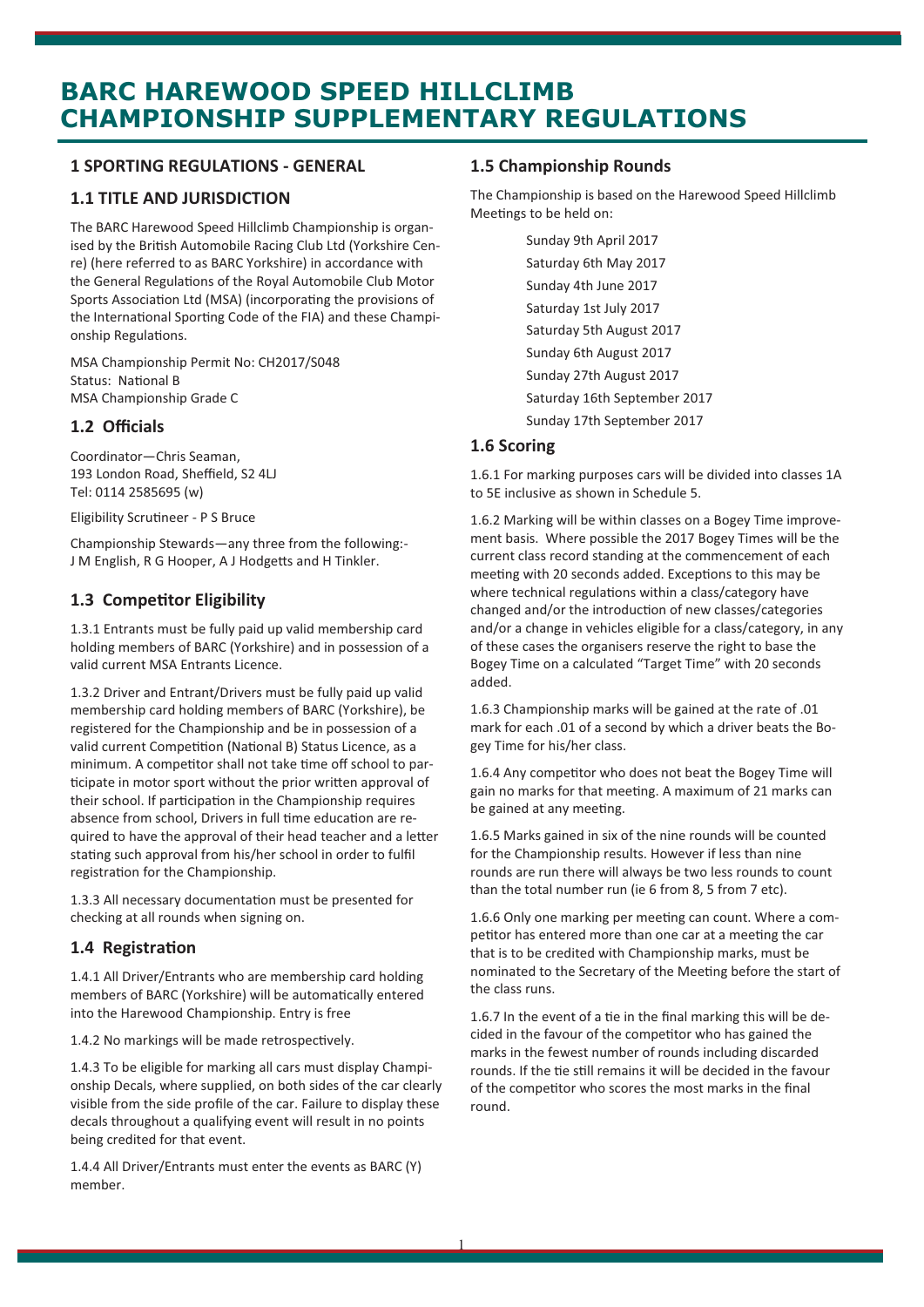1.6.8 Any appeal against points scored must be made in accordance with judicial procedures in the current edition of the MSA Yearbook

1.6.9 Marking records will be maintained by the Championship coordinator. Points scored will be shown on the results for each meeting. Bulletins with current markings will be published on the website.

#### **1.7 Awards**

The awards for the Championship will be:-

Trophy to be held for 11 months.

| 2 SPORTING REGULATIONS -<br><b>JUDICIAL PROCEDURES</b> |                                             |  |
|--------------------------------------------------------|---------------------------------------------|--|
| 10th                                                   | Souvenir Award                              |  |
| 9th                                                    | Souvenir Award                              |  |
| 8th                                                    | Souvenir Award                              |  |
| 7th                                                    | Souvenir Award                              |  |
| 6th                                                    | Souvenir Award                              |  |
| 5th                                                    | Souvenir Award                              |  |
| 4th                                                    | Souvenir Award                              |  |
| 3rd                                                    | Souvenir Award and 2 free entries           |  |
| 2nd                                                    | Souvenir Award and 4 free entries           |  |
| 1st                                                    | The Glenn Garnett Trophy and 6 free entries |  |

#### **2.1 Rounds**

In accordance with the MSA Yearbook and BARC Harewood Speed Hillclimb Championship Regulations.

#### **2.2 Championship**

In accordance with the MSA Yearbook and the BARC Harewood Speed Hillclimb Championship Regulations.

#### **3 TECHNICAL REGULATIONS**

#### **3.1 Eligibility**

All competing cars must comply with the MSA Yearbook and the 2017 BARC Harewood Speed Hillclimb Regulations.

#### **3.2 Classes**

3.2.1 The classes are as defined in the 2017 BARC Harewood Speed Hillclimb Regulations.

3.2.2 Classes 6A, 6B, 6C and 6D are not included in the BARC Harewood Speed Hillclimb Championship

## **3.3 Safety**

All competing cars must comply with all the safety requirements detailed in the MSA Yearbook and the 2017 BARC Harewood Speed Hillclimb Regulations.

# **BARC HAREWOOD FTD AWARDS**

#### **4 ELIGIBILITY**

All competitors in the BARC Harewood Speed Hillclimb Championship are automatically eligible to take part in a second competition known as the BARC Harewood FTD Award Series.

#### **5 SUPPLEMENTARY REGULATIONS**

#### **5.1 Regulations**

All the Supplementary Regulations for the BARC Harewood Speed Hillclimb Championship apply to this series with the exception of paragraphs 1.6.1-1.6.4 and 1.7 which are replaced as follows

#### **5.2 Scoring**

5.2.1 At each meeting marks will be awarded to the Championship competitors who have recorded the ten fastest times of the day in the class runs.

5.2.2 Marks will be awarded on the scale 10, 9, 8, 7, 6, 5, 4, 3, 2 and 1 to the fastest competitor down to the 10th fastest competitor.

5.2.3 There will also be 1 bonus mark for any competitor(s) who break the course record standing at the commencement of the meeting

#### **5.3 Awards**

5.3.1 The awards for the FTD Series will be:

Trophy to be held for 11 months.

| 1st             | The Wilson Trophy and 4 free entries |
|-----------------|--------------------------------------|
| 2 <sub>nd</sub> | Souvenir Award                       |
| 3rd             | Souvenir Award                       |

5.3.2 These awards are in addition to the BARC Harewood Speed Hillclimb Championship awards

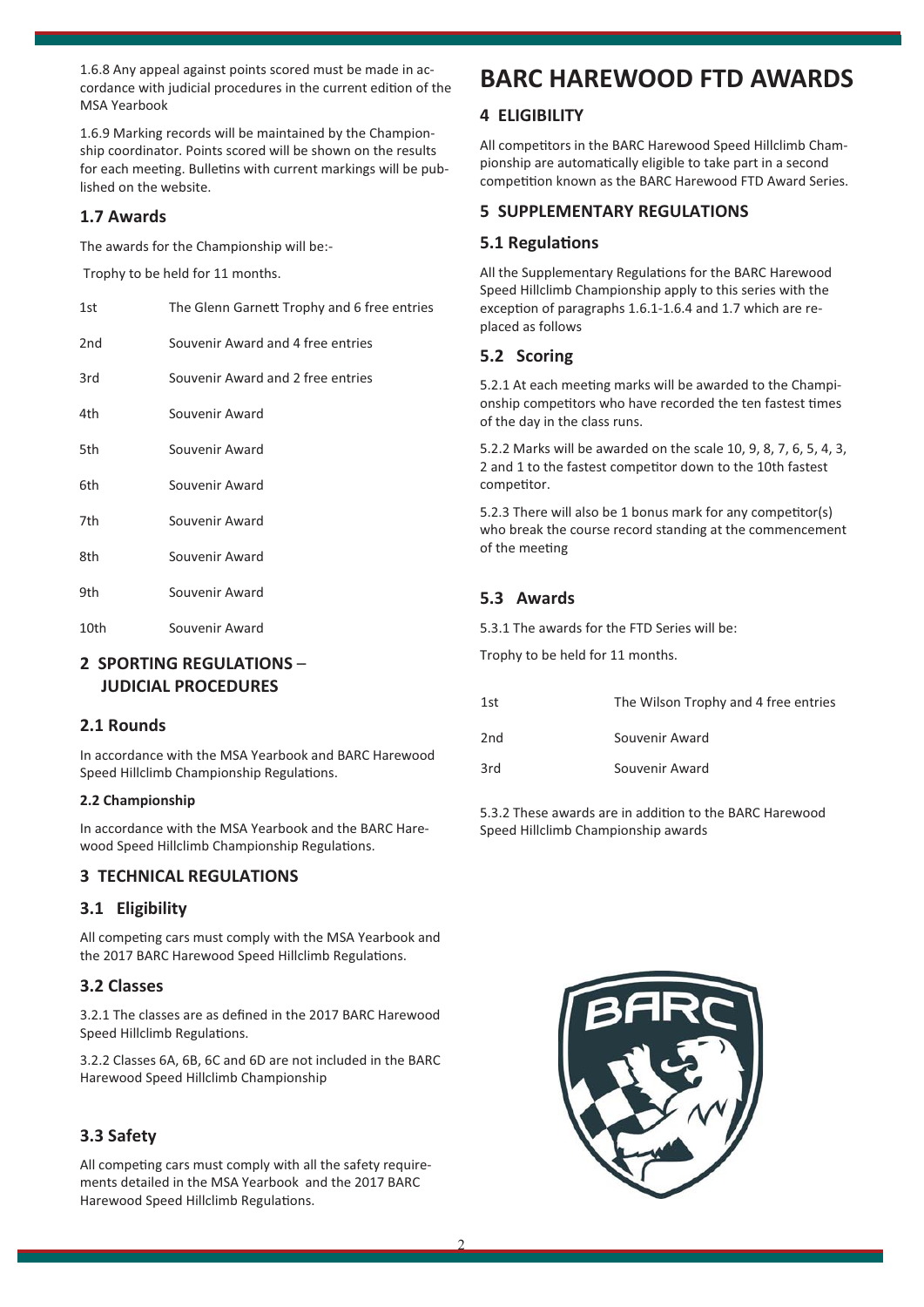# **HAREWOOD SPEED HILLCLIMB SCHEDULE 1—EVENTS**

## **Spring National Hillclimb**

#### **Sunday 9 April 2017**

Status: National B.

Event open to: All fully elected members of the organising club, BARC, ANCC, HSA, MGCC, TVRCC, MAC, Nottingham SCC and competitors in the Service Hydraulics Speed Championship .

The event is a round of the BARC Harewood Speed Hillclimb Championship, the HSA SBD Speed Championship, The Service Hydraulics Speed Championship , Nottingham SCC Speed Championship, MGCC Luffield Speed Championship and the TVRCC Speed Championship.

#### **Harewood Open Hillclimb**

#### **Saturday 6 May 2017**

Status: National B

Event open to: All fully elected members of the organising club, BARC, and the Ferrari Owners Club.

The event is a round of the BARC Harewood Speed Hillclimb Championship and the Pirelli Ferrari Hillclimb Championship.

## **May British Championship Hillclimb**

#### **Saturday/Sunday 6/7 May 2017**

Status: National A / National B

National 'B' event open to all fully elected members of the organising club, BARC and the Ferrari Owners Club.

National 'A' event open to: All competitors holding an MSA competition licence valid for the event.

The event is a round of the Avon Tyres/TTC Group MSA British Hillclimb Championship, the Avon Tyres/TTC Group MSA Hillclimb Leaders Championship and the Pirelli Ferrari Hillclimb Championship.

#### **Classic & Vintage Hillclimb**

#### **Saturday 3 June 2017**

For Regs contact Jackie Wilson or see on-line

#### **Jim Thomson Trophy Hillclimb**

#### **Sunday 4 June 2017**

#### Status: National B

Event is open to: All fully elected members of the organising club, BARC, ANCC, HSA, AMOC, MSCC, Longton DMC, Scimitar and Sabre OC, Bentley Drivers Club, Hagley & DLCC, Wigton MC, TR Register, Chester & Liverpool Motor Club and competitors in the Classic Marques Speed Challenge, 500 Owners Association, Jaguar DC and the Northern Counties Speed Hillclimb & Sprint Championship .

The event is a round of the BARC Harewood Speed Hillclimb Championship, Longton DMC Northern Speed Championship, Scimitar and Sabre Speed Championship, Aston Martin Owners Club Speed Series, Morgan Parc Ferme Speed Championship, Remington/TR Register Sprint & Hillclimb Championship, Chester & Liverpool Motor Club Championship, Northern Counties Speed Hillclimb & Sprint Championship, and the Classic Marques Speed Challenge.

## **July Harewood Championship Hillclimb**

#### **Saturday 1 July 2017**

#### Status: National B

All fully elected members of the organising club, BARC, ANCC, MAC, HSA, Hagley & DLCC, Jersey MC & LCC, Guernsey MC & CC, PCGB and competitors in the Porsche Club National Hillclimb Championship.

1

The event is a round of the BARC Harewood Speed Hillclimb Championship and the Porsche Club National Hillclimb Championship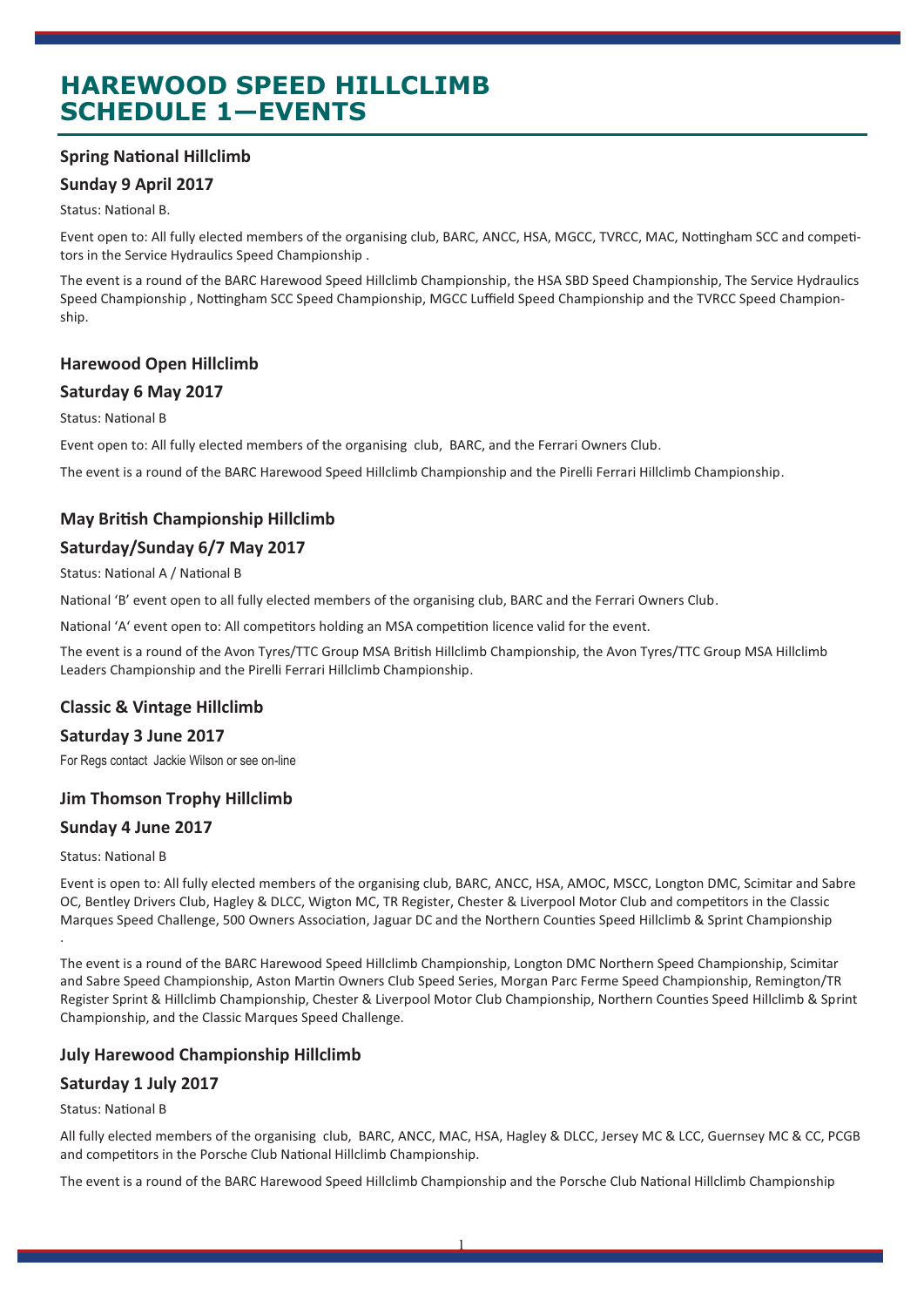## **July British Championship Hillclimb**

#### **Sunday 2 July 2017**

Status: National A / National B

National 'B' event open to all fully elected members of the organising club, BARC, PCGB and competitors in the Porsche Club National Hillclimb Championship.

National 'A' Event open to: All competitors holding an MSA competition licence valid for this event

The event is a round of the Avon Tyres/TTC Group MSA British Hillclimb Championship and the Avon Tyres/TTC Group MSA Hillclimb Leaders Championship, Porsche Club Speed Championship and the Porsche Club National Hillclimb Championship.

#### **Yorkshire Speed Hillclimb**

#### **Saturday 5 August 2017**

Status: National B

Event open to: All fully elected members of the organising Club, BARC, ANCC, HSA, MAC, Austin Healey OC, Bugatti Classic OC, DEWS Club, Alfa Romeo OC, Jersey MC & LCC, Guernsey MC & CC, Lotus 7 Club, Paul Matty Cars and competitors in the Service Hydraulics Speed Championship .

The event is a round of the BARC Harewood Speed Hillclimb Championship, Healey Sport Speed Championship, DEWS Speed Series, The Service Hydraulics Speed Championship, Paul Matty Sportscars Lotus Championship and the Lotus 7 Speed Championship .

#### **Montague Burton Trophy Hillclimb**

#### **Sunday 6 August 2017**

Status: National B

Event open to: All fully elected members of the organising Club, BARC, ANCC, HSA, MAC, Austin Healey OC, Bugatti Classic OC, DEWS Club, Alfa Romeo OC, Jersey MC & LCC, Guernsey MC & CC, Lotus 7 Club and competitors in the Service Hydraulics Speed Championship .

The event is a round of the BARC Harewood Speed Hillclimb Championship, Healey Sport Speed Championship, Bugatti Classic Owners Club Championship, DEWS Speed Series, The Service Hydraulics Speed Championship and the Lotus 7 Speed Championship

#### **Summer Championship Hillclimb**

#### **Sunday 27 August 2017**

Status: National B

Event is open to: All fully elected members of the organising club, BARC, ANCC, MAC, HSA, TVRCC, Longton DMC., Chester & Liverpool Motor Club, BARC SBD Speed Championship and the Classic Marques Speed Challenge.

The event is a round of the BARC Harewood Speed Hillclimb Championship, TVRCC Speed Championship 2017, BARC SBD Speed Championship, Longton DMC Northern Speed Championship, Classic Marques Speed Challenge and the Chester & Liverpool Motor Club Championship.

#### **Greenwood Cup Hillclimb**

#### **Saturday 16 September 2017**

Status: National B

Event open to: All fully elected members of the organising club, BARC, HSA, ANCC, MAC, MGCC, NSCC, Club Alpine Renault, Jersey MC & LCC, Guernsey MC & CC, Longton DMC, Hagley & DLCC, Westfield SCC and competitors in the XBC Cross Border Speed Championship.

The event is a round of the BARC Harewood Speed Hillclimb Championship, MGCC Luffield Speed Championship, WSCC, Nottingham SCC and the XBC Cross Border Speed Championship, Longton and DMC, Club Alpine Renault Championship and the Northern Counties Speed Hillclimb & Sprint Championship.

#### **Mike Wilson Memorial Hillclimb**

#### **Sunday 17 September 2017**

Status: National B

Event open to: All fully elected members of the organising club, BARC, HSA, ANCC, MAC, MGCC, Club Alpine Renault, Jersey MC & LCC, Guernsey MC & CC, Longton DMC, Hagley & DLCC, Westfield SCC and competitors in the XBC Cross Border Speed Championship.

The event is a round of the BARC Harewood Speed Hillclimb Championship, MGCC Luffield Cars Speed Championship, Westfield SC Championship, XBC Cross Border Speed Championship, Longton and DMC, Club Alpine Renault Championship and the Northern Coun ties Speed Hillclimb & Sprint Championship.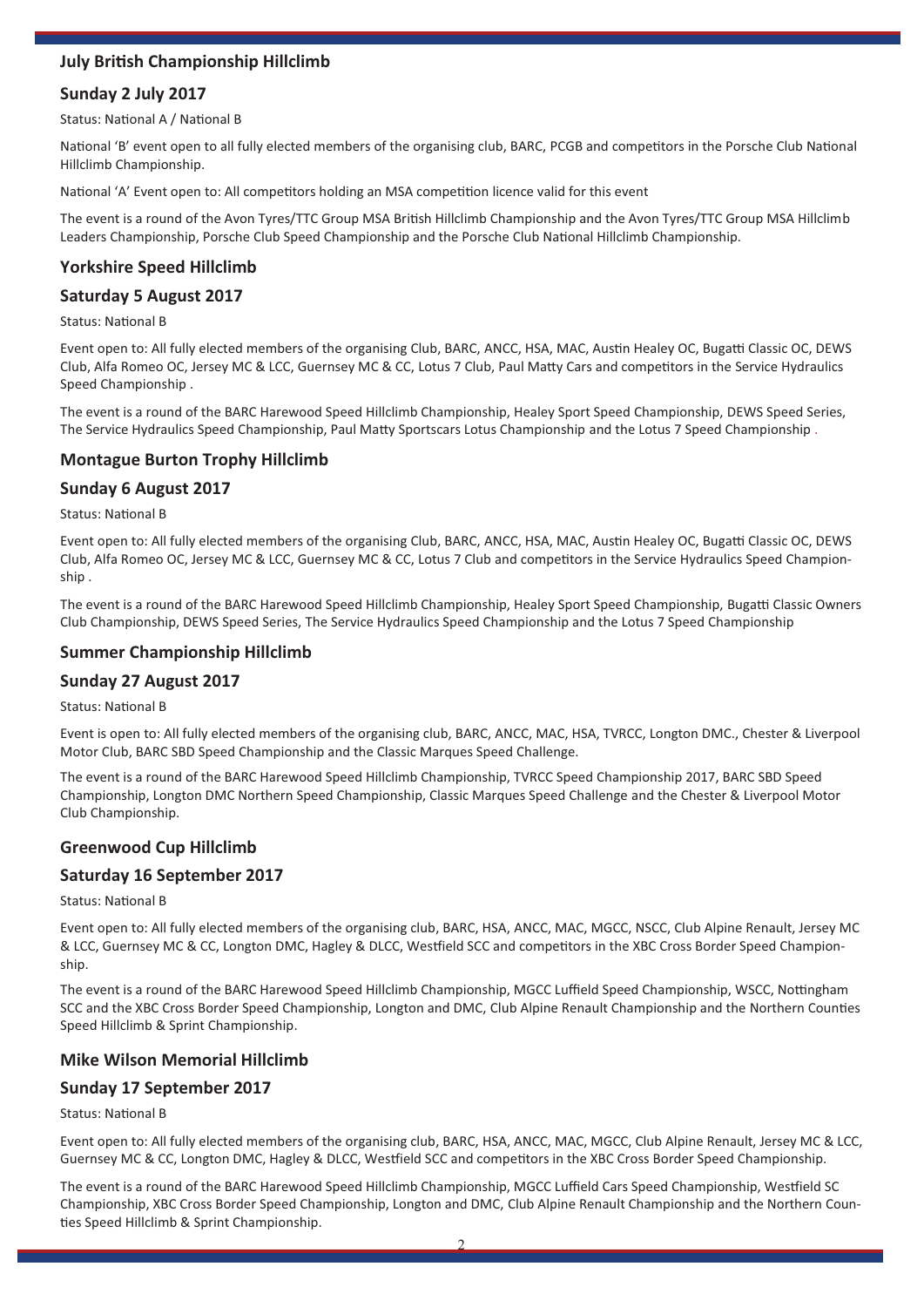# **HAREWOOD SPEED HILLCLIMB SCHEDULE 2—CHAMPIONSHIPS**

#### **500 OWNERS ASSOCIATION**

3 and 4 June 2017 Details from: Charles Reynolds, creynolds@rmmltd.org

#### **ASTON MARTIN SPEED SERIES**

4 June 2017 Details from: Mr Peter Preston-Hough, astonspeedchamp@btinternet.com

#### **AVON TYRES/TTC GROUP MSA BRITISH HILLCLIMB CHAMPIONSHIP & HILLCLIMB LEADERS CHAMPIONSHIP**

6/7 May and 2 July 2017 Details from: Mrs Jackie Wilson, jackie@britishhillclimb.co.uk

#### **BARC HAREWOOD SPEED HILLCLIMB CHAMPIONSHIP**

The Championship Regulations are published on our website.

#### **BARC SBD SPEED CHAMPIONSHIP**

27 August 2017 Details from: Mrs Noreen Ward, noreenward@tiscali.co.uk

#### **BENTLEY DRIVERS CLUB**

3 June 2017 Details from: Martin Greenslade, competitions@bdcl.org

#### **BERT HADLEY MEMORIAL CHAMPIONSHIP**

3 June 2017 Details from: Anna Spensley anna.spensley@sky.com

#### **BUGATTI CLASSIC OWNERS CLUB CHAMPIONSHIP**

5 and 6 August 2017 Details from Martin Greenslade comps@bugatti.co.uk

#### **CHESTER AND LIVERPOOL MOTOR CLUB SPEED CHAMPIONSHIP**

4 June and 27 August 2017 Details from: Ron Hunt info@speedchampionship.com

#### **CLASSIC MARQUES SPEED CHALLENGE**

4 June and 27 August 2017 Details from: Steve Cox coxygoesvroom@blueyonder.co.uk Tel: 0208 3900763

#### **CLUB ALPINE RENAULT CHAMPIONSHIP**

16 and 17 September 2017 Details from: Peter Whitehouse peterwhitehouse110@btinternet.com

#### **DEWS SPEED SERIES**

5 and 6 August 2017 Details from: Stuart Sampson speed.downton@outlook.com

#### **HEALEY SPORT SPEED CHAMPIONSHIP**

5 and 6 August 2017 Details from Paul Baker paulbaker51@yahoo.co.uk

#### **HISTORIC SPORTS CAR CLUB**

3 June 2017 Details from: Grahame White, office@hscc.org.uk

#### **H S A SBD SPEED CHAMPIONSHIP**

9 April 2017 Details from: Pat Toulmin ptoulmin@motorcars.free-online.co.uk

#### **LONGTON AND DISTRICT NORTHERN SPEED CHAMPIONSHIP**

4 June, 27 August and 16 and 17 September 2017 Details from Steve Norton compsec@longton-dmc.co.uk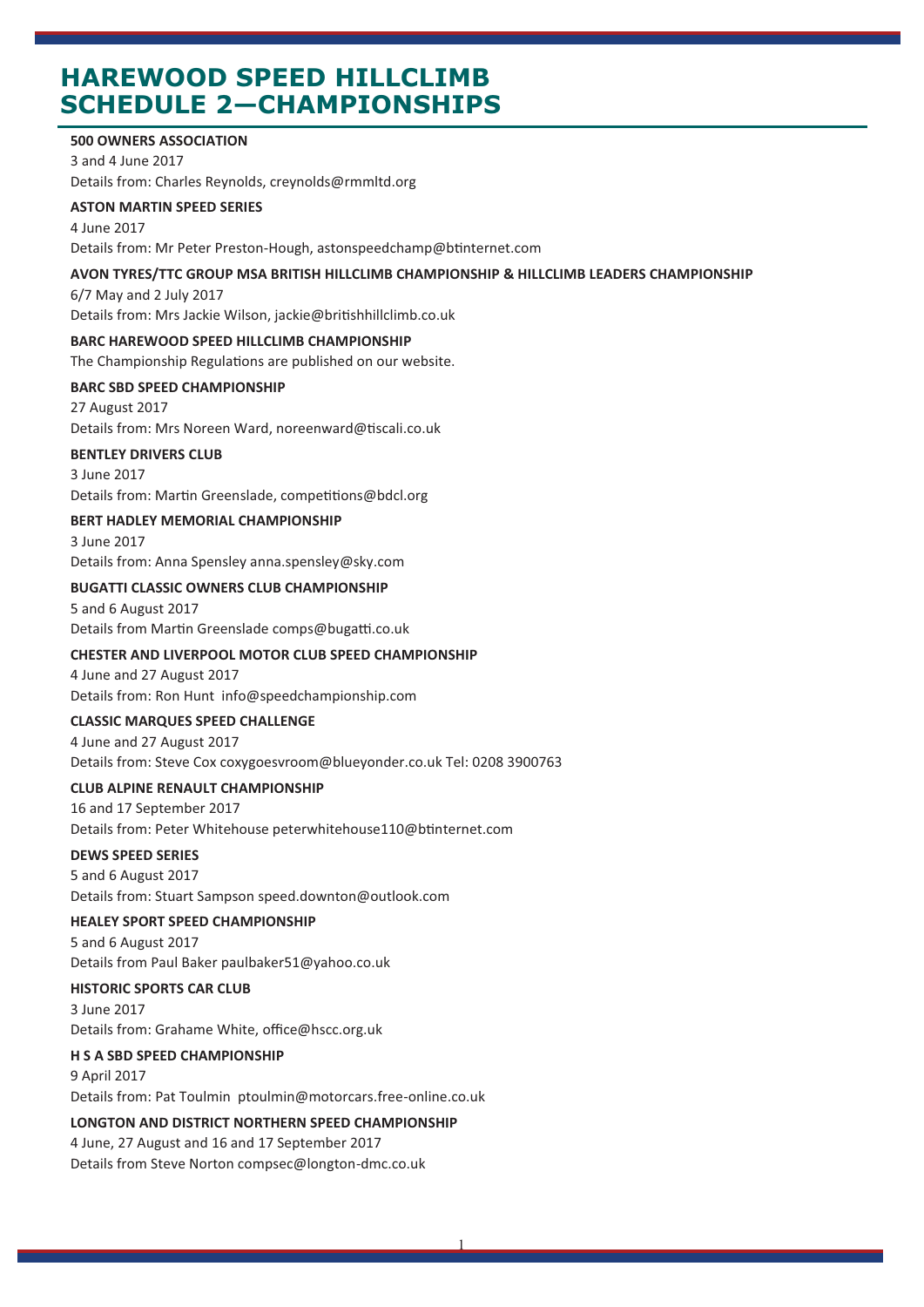#### **LOTUS 7 CLUB SPEED CHAMPIONSHIP**

5 and 6 August 2017

Details from: Matthew Willoughby comp.sec@lotus7club.com

#### **PAUL MATTY SPORTSCARS LOTUS SPEED CHAMPIONSHIP**

5 August 2017 Details from: June Matty enquiries@paulmattysportscars.co.uk

#### **MGCC LUFFIELD SPEED CHAMPIONSHIP**

9 April, 16 and 17 September 2017 Details from: John Wilman johnwilman@cbits.net

#### **MORGAN PARC FERME SPEED CHAMPIONSHIP**

4 June 2017 Details from: Mr Simon Baines simon baines@ntlworld.com Te: 0161 4277150

#### **NORTHERN COUNTIES HILLCLIMB & SPRINT CHAMPIONSHIP**

4 June and 17 September 2017 Details from: Sue Micklethwaite office@auto66.com Tel: 01723 373000

#### **NOTTINGHAM SPORTS CAR CLUB SPEED CHAMPIONSHIP**

9 April and 16 September 2017 Details from: Steve Miles smiles@moleracing.com

## **PIRELLI FERRARI HILLCLIMB CHAMPIONSHIP**

6 May and 7 May 2017 Details from: Mrs Anne Swift annemswift@btinternet.com

#### **PORSCHE CLUB SPEED CHAMPIONSHIP**

2 July 2017 Details from: Steve Kevlin steve@porscheclubgb.com

#### **PORSCHE CLUB NATIONAL HILLCLIMB CHAMPIONSHIP**

1 and 2 July 2017 Details from: Terry Davison trd@stoic.co.uk

#### **REVINGTON TR/TR REGISTER SPRINT AND HILLCLIMB CHAMPIONSHIP**

#### 3 and 4 June 2017 Details from: Roger McEwen rcmcewen@btinternet.com

#### **SCIMITAR AND SABRE SPEED CHAMPIONSHIP**

4 June 2017 Details from: Nick Hall member@nickhall.wanadoo.co.uk

#### **THE SERVICE HYDRAULICS SPEED CHAMPIONSHIP**

9 April and 5 and 6 August 2017 Details from: John Williams jwilliamsdono@tiscali.co.uk

#### **TVRCC SPEED CHAMPIONSHIP**

9 April and 27 August 2017 Details from: Steve Hunter tvrjosteve@yahoo.com

#### **WESTFIELD SCC CHAMPIONSHIP**

16 and 17 September 2017 Details from: Terry Everall terry.everall@gmail.com

#### **XBC CROSS BORDER SPEED CHAMPIONSHIP**

16 and 17 September 2017 Details from: Dave Exton dave@crossborderspeed.co.uk

2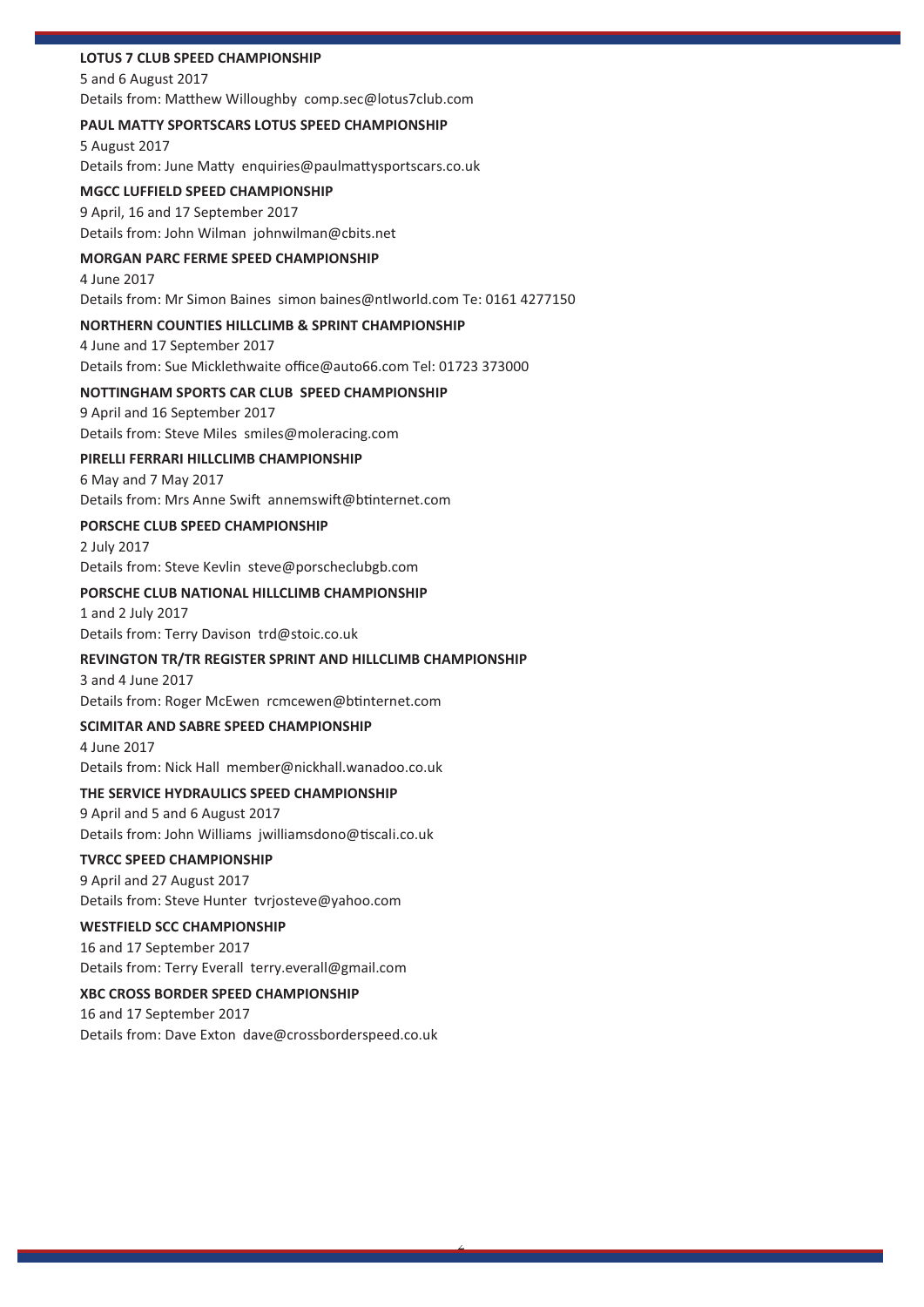# **HAREWOOD SPEED HILLCLIMB SCHEDULE 3—BARC YORKSHIRE CENTRE ANNUAL AWARDS**

All competitor trophies listed, with the exception of the Yorkshire Post Trophy, are open to Yorkshire Cen*tre members only.*

#### **The Yorkshire Post Trophy**

Presented to the competitor making the fastest time of the season - open to all competitors

#### **The Jack Farrar Trophy**

Presented to the competitor making the fastest time of the season by a centre member Resident in Yorkshire

#### **Brownlow Peabody Trophy**

Presented to the centre member running in classes 1A- 1B-1C in a 2 wheel drive car who, over the season, scores the most marks on the Bogey Time improvement scoring system without dropping marks. .

#### **The Richard Sutherland Trophy**

Presented to the centre member running in classes 1A- 1B 1D in a 4 wheel drive car who, over the season, scores the most marks on the Bogey Time improvement scoring system without dropping marks.

#### **The Total Trophy**

Presented to the centre member running in classes 2A-2B who, over the season, scores the most marks on the Bogey Time improvement scoring system without dropping marks.

#### **The Appleyard Group Trophy**

Presented to the centre member running in classes 2D- 2E who, over the season, scores the most marks on the Bogey Time improvement scoring system without dropping marks.

#### **The Wallace Arnold Trophy**

Presented to the centre member running in classes 3A- 3B-3C who, over the season, scores the most marks on the Bogey Time improvement scoring system without dropping marks.

#### **The Wendy Wools Trophy**

Presented to the centre member running in classes 3F-3G who, over the season, scores the most marks on the Bogey Time improvement scoring system without dropping marks. .

#### **The Arnold Burton Trophy**

Presented to the centre member running in classes 4A and 4B who, over the season, scores the most marks on the Bogey Time improvement scoring system without dropping marks.

#### **The Ford Woodhead Trophy**

Presented to the centre member running in class 5B who, over the season, scores the most marks on the Bogey Time improvement scoring system without dropping marks.

#### **The Guyson Sandblast Trophy**

Presented to the centre member running in classes 5A- 5C-5D-5E who, over the season, scores the most marks on the Bogey Time improvement scoring system without dropping marks.

#### **Chippy-Iola Vase**

Presented to the centre member winning the 'Harewood Seniors challenge'

#### **The Babra Trophy**

Presented to the lady centre member competitor making fastest time of the season

#### **Scrutineers Trophy**

Presented at the discretion of the MSA Scrutineers to the competitor who, in their opinion, regularly presents the best turned out car for scrutineering.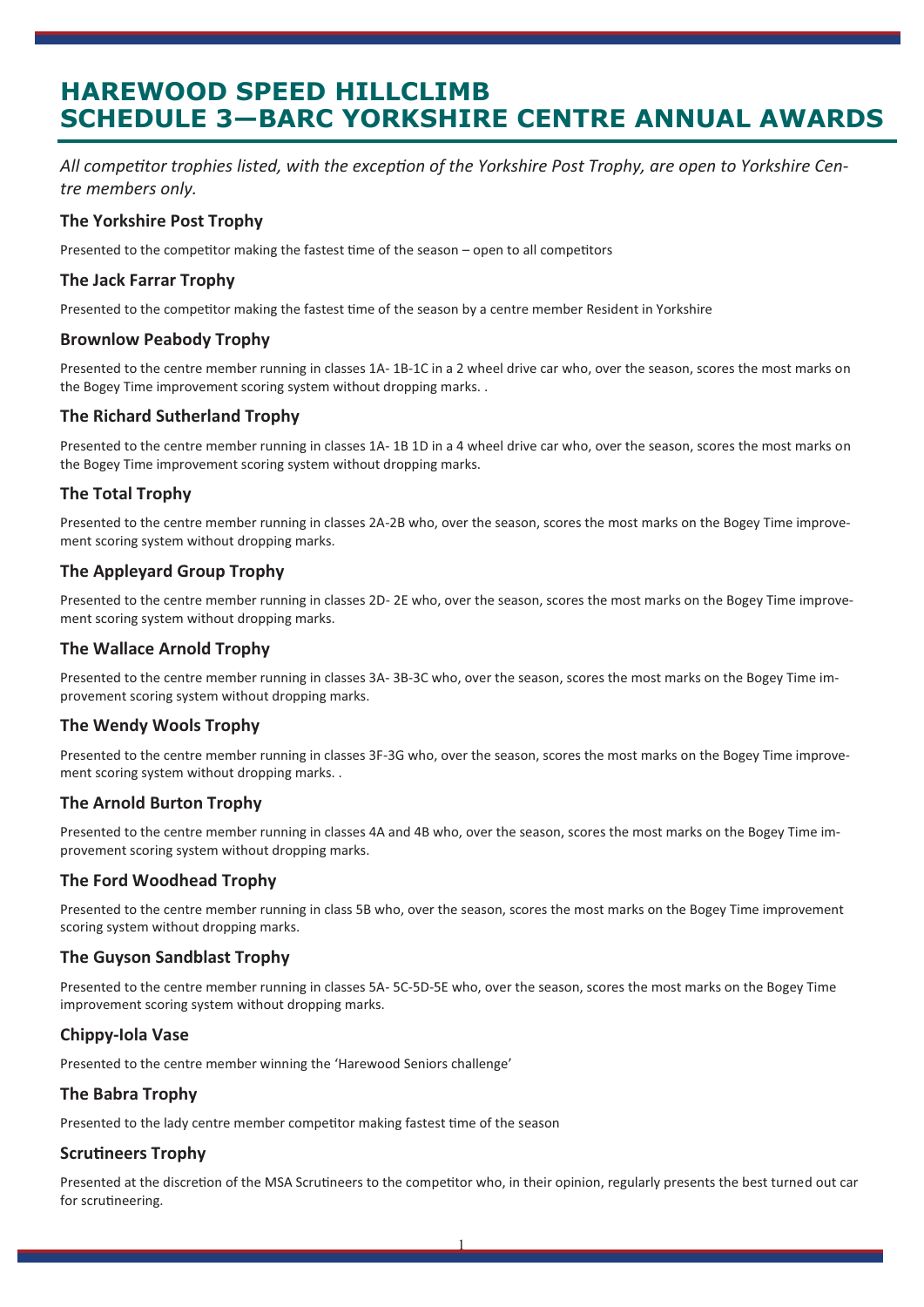#### **The John Bindloss Trophy**

Awarded by BARC Yorkshire Centre Committee to the new competitor who has shown the greatest promise, or the established competitor who not having been a regular winner, shows the greatest improvement.

#### **The Tommy Wise Trophy**

Awarded by BARC Yorkshire Centre Committee for Service to Harewood

#### **The Derek Clark Trophy**

Awarded by BARC Yorkshire Centre Committee for Service to Harewood

#### **The Tim De Dombal Trophy**

Awarded by BARC Yorkshire Centre Committee to the Marshal or Official who has shown the greatest dedication to duty during the season.

#### **The Ronald Hudson Trophy**

Awarded by BARC Yorkshire Centre Committee to the Marshal who has shown the greatest dedication to duty during the season.

#### **The Philpot Trophy**

Awarded by BARC Yorkshire Centre Committee to the Marshal who has performed some task over and above the call of duty.

Full details of the Bogey Time improvement scoring system used in calculation of some of the awards above are given in the Regulations for the Harewood Speed Hillclimb Championship set out in this booklet.

## **CHAMPIONSHIP TROPHIES**

#### **The Glenn Garnett Trophy**

Awarded to the winner of the BARC Harewood Speed Hillclimb Championship

#### **The Wilson Trophy**

Awarded to the winner of the BARC Harewood Speed Hillclimb FTD Championship

#### **The Andreason Trophy**

Awarded to the highest placed lady in the BARC Harewood Speed Hillclimb Championship

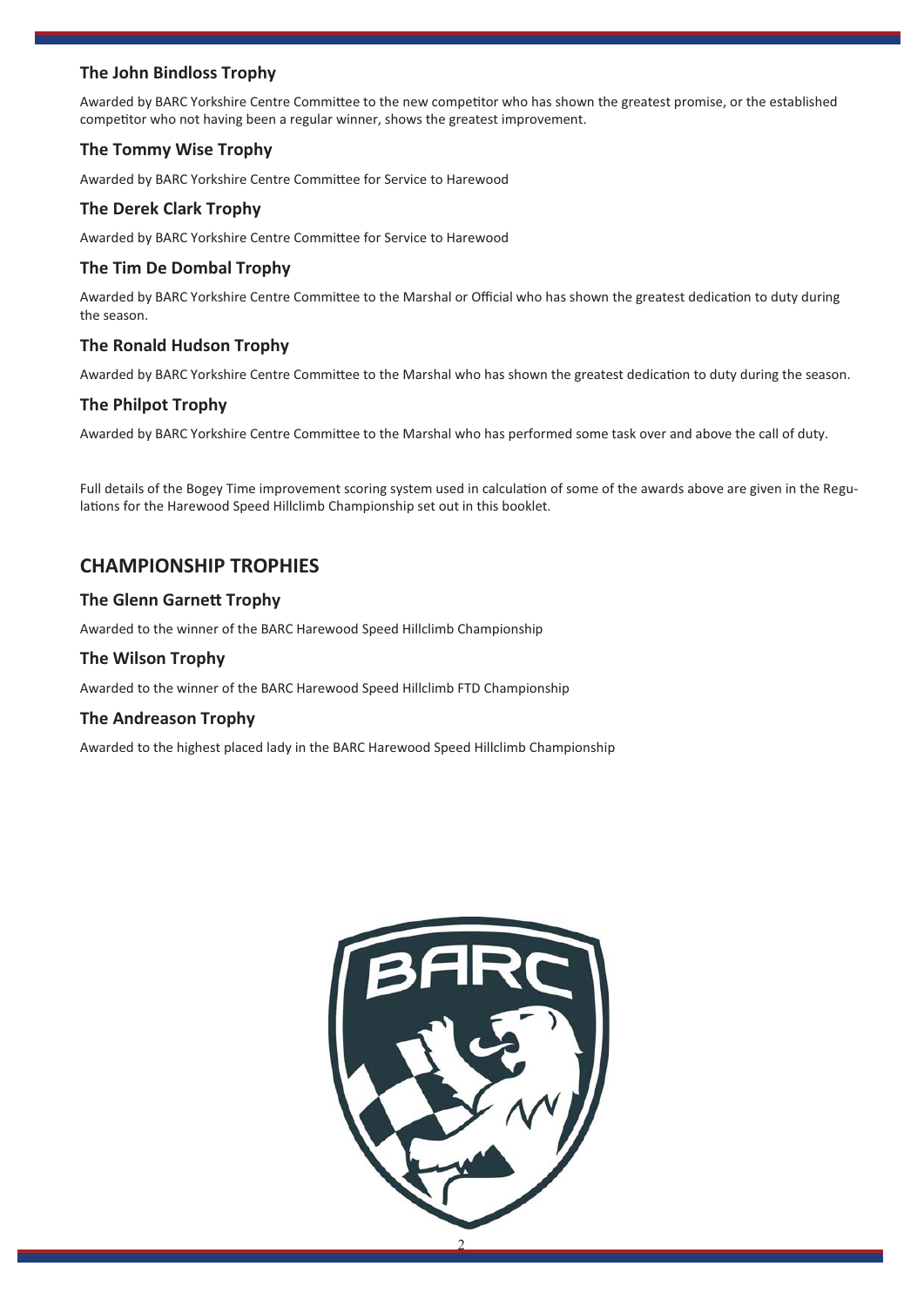# **HAREWOOD SPEED HILLCLIMB SCHEDULE 4—MEETING AWARDS— (FTD Trophies held for 11 months)**

**9 April 2017**<br>Fastest Time of the Day Second Fastest Time of the Day Souvenir<br>Third Fastest Time of the Day Souvenir Third Fastest Time of the Day

**6 May 2017**<br>Fastest Time of the Day Second Fastest Time of the Day Souvenir<br>Third Fastest Time of the Day Souvenir Third Fastest Time of the Day

**7 May 2017** Second Fastest Time of the Day Souvenir<br>Third Fastest Time of the Day Souvenir Third Fastest Time of the Day

#### **3 June 2017**

Fastest Time of the Day<br>Fastest Time by a Classic Car Souvenir Fastest Time by a Classic Car Fastest Time by a Vintage Car Souvenir

**4 June 2017** Second Fastest Time of the Day Souvenir Third Fastest Time of the Day Souvenir

#### **1 July 2017**

Fastest Time of the Day Souvenir<br>Second Fastest Time of the Day Souvenir Second Fastest Time of the Day Third Fastest Time of the Day Souvenir

**2 July 2017** Second Fastest Time of the Day Souvenir<br>Third Fastest Time of the Day Souvenir Third Fastest Time of the Day

**5 August 2017**<br>Fastest Time of the Day Second Fastest Time of the Day Souvenir<br>Third Fastest Time of the Day Souvenir Third Fastest Time of the Day

#### **6 August 2017**

Fastest Time of the Day The Mont<br>Second Fastest Time of the Day Souvenir<br>Third Fastest Time of the Day Souvenir Third Fastest Time of the Day

#### **27 August 2017**

Fastest Time of the Day The Allan<br>Second Fastest Time of the Day Souvenir<br>Third Fastest Time of the Day Souvenir Third Fastest Time of the Day

**16 September 2017** Second Fastest Time of the Day Souvenir<br>Third Fastest Time of the Day Souvenir Third Fastest Time of the Day

# **17 September 2017**

Second Fastest Time of the Day Souvenir<br>Third Fastest Time of the Day Souvenir Third Fastest Time of the Day

#### **CLASS AWARDS**

First (subject to a minimum of 2 entries) Souvenir<br>Second (subject to a minimum of 6 entries) Souvenir Second (subject to a minimum of 6 entries) Souvenir<br>Third (subject to a minimum of l0 entries) Souvenir Third (subject to a minimum of I0 entries) Souvenir<br>Fourth (subject to a minimum of I6 entries) Souvenir Fourth (subject to a minimum of I6 entries)

The Andrews Bros Trophy and Souvenir<br>Souvenir

The Travelleads Trophy and Souvenir

The Houseman & Falshaw Trophy and Souvenir

The Jim Thomson Trophy and Souvenir

The Double Twelve Trophy and Souvenir<br>Souvenir

The Sydney Burton Memorial Trophy and Souvenir<br>Souvenir

The Montague Burton Trophy and Souvenir

The Allan Staniforth Trophy and Souvenir<br>Souvenir

The Greenwood Trophy and Souvenir<br>Souvenir

The Mike Wilson Trophy and Souvenir<br>Souvenir

 $\overline{1}$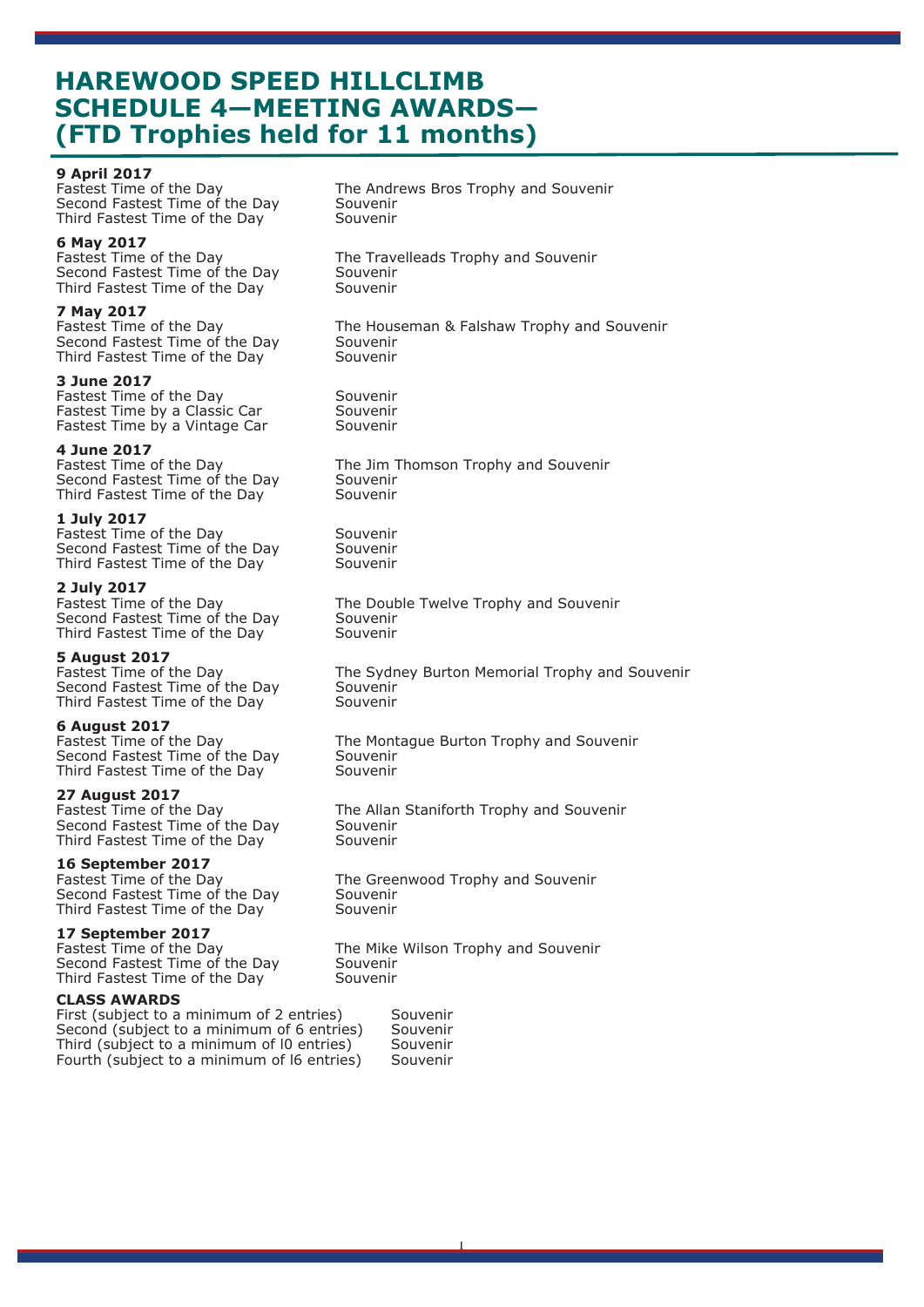# **HAREWOOD SPEED HILLCLIMB SCHEDULE 5—SPEED EVENT CLASSES 2017**

#### **Road-going Production Cars: (S11)**

- 1A: Road-going Modified Saloon & Sports Cars up to 1400cc
- 1B: Road-going Modified Saloon & Sports Cars 1401cc up to 2000cc
- 1C: Road-going Modified Saloon & Sports Cars, 2 wheel drive over 2000cc
- 1D Road-going Modified Saloon & Sports Cars, 4 wheel drive over 2000cc
- 1F Road-going Modified Saloon & Sports Cars that are not eligible for classes 1A, 1B, 1C or 1D
- 2A: Road-going Kit, Replica & Space-framed Cars up to 1700cc (car derived engines)
- 2B: Road-going Kit, Replica & Space-framed Cars over 1700c (car derived engines)
- 2D: Road-going Specialist Cars with Motor Cycle derived engines and those cars not eligible for classes 2A, 2B or 2E
- 2E: Road-going Lotus Elise and other non-ferrous chassis construction Cars up to 1800cc

#### **Modified Production Cars: (S12)**

- 3A: Modified Production Cars excluding Kit, Replica and Space-framed Cars up to 1400cc
- 3B: Modified Production Cars excluding Kit, Replica and Space-framed Cars 1401cc up to 2000cc
- 3C: Modified Production Cars excluding Kit, Replica and Space-framed Cars over 2000cc
- 3F: Modified Specialist Cars up to 1700cc
- 3G: Modified Specialist Cars over 1700cc

#### **Sports Libre & Hillclimb Super Sports Cars: (S13, S14)**

- 4A: Sports Libre Cars and Hillclimb Super Sports cars up to 2000cc
- 4B: Sports Libre Cars over 2000cc

#### **Racing Cars: (S15)**

- 5A: Racing Cars up to 1100cc
- 5B: Formula Ford 1600 Racing Cars pre 1994
- 5C: Racing Cars 1101cc up to 1600cc
- 5D: Racing Cars 1601cc up to 2000cc
- 5E: Racing Cars over 2000cc

#### **Classic Cars**

- 6A: Sports Racing & Racing Cars manufactured up to 1971 inclusive
- 6B Sports Racing & Racing Cars manufactured up to 1985 inclusive
- 6C Sports & Saloon Cars manufactured up to 1972 inclu sive
- 6D Road-going Sports & Saloon Cars manufactured up to 1975 inclusive. The positions/results in this class will be calculated on a 'regularity' basis

#### **Definitions/Clarifications**

All vehicles must comply with the MSA Technical Regulations except as modified in these regulations, specific regulations for Sprint and Hillclimb vehicles as published in the current edition of the MSA Yearbook and any subsequent revisions issued by the MSA

#### **Road-going classes 1A to 1F**

Cars running in classes 1A to 1F inclusive must conform to the regulations for Road-going Series Production Cars defined in the 2017 MSA Technical Regulations.

Limited edition models produced in volumes of less than 1000 per annum will be eligible if they are based on a standard model that was produced in volumes of greater than 1000 per annum, and the differences between the car as presented at an event and the eligible standard car are permitted as modifications in these classes.

Cars must be taxed (no trade plates), insured, MOT'd where applicable . You must be able to produce proof of current Road Tax, Insurance and MOT certificate (where applicable) at Scrutineering. Proof of Road Tax may be a VED Tax Disc, taxation receipt or a Vehicle Enquiry using the DVLA enquiry website (www.vehicleenquiry.service.gov.uk).

With the exception of the bonnet and boot-lid, all bodywork must remain in the original material. Wheel arch extensions may be added but the original wheel arch may not be modified.

Pyrotechnic safety devices such as airbags and seatbelt pretensioners may be disconnected or removed. The steering wheel may be replaced by a non-standard item. Original equipment seatbelts may be removed if a competition harness is fitted.

**Tyres**: Classes 1A, 1B, 1C, 1D and 1F must use tyres from 2017 MSA Technical Regulations List 1A or 1B. Tyres must be in a road legal condition.

Exhaust systems must include a working catalytic converter on all cars manufactured after 31st December 1999.

Brake callipers, discs, master cylinder & pads can be modified. Carbon discs are not permitted. Modification of the brake pedal is permitted. Brake bias adjustment is allowed. The fitting of pedal assemblies is not permitted. Anti-Lock braking systems can be removed but cannot be added to a vehicle that did not have one as a manufacturer specified option.

The suspension type and mountings must remain the same as that fitted by the vehicle manufacturer. The shock absorbers may be of any make and may be uprated from standard. Adjustable spring platform struts are permitted. The mounting

1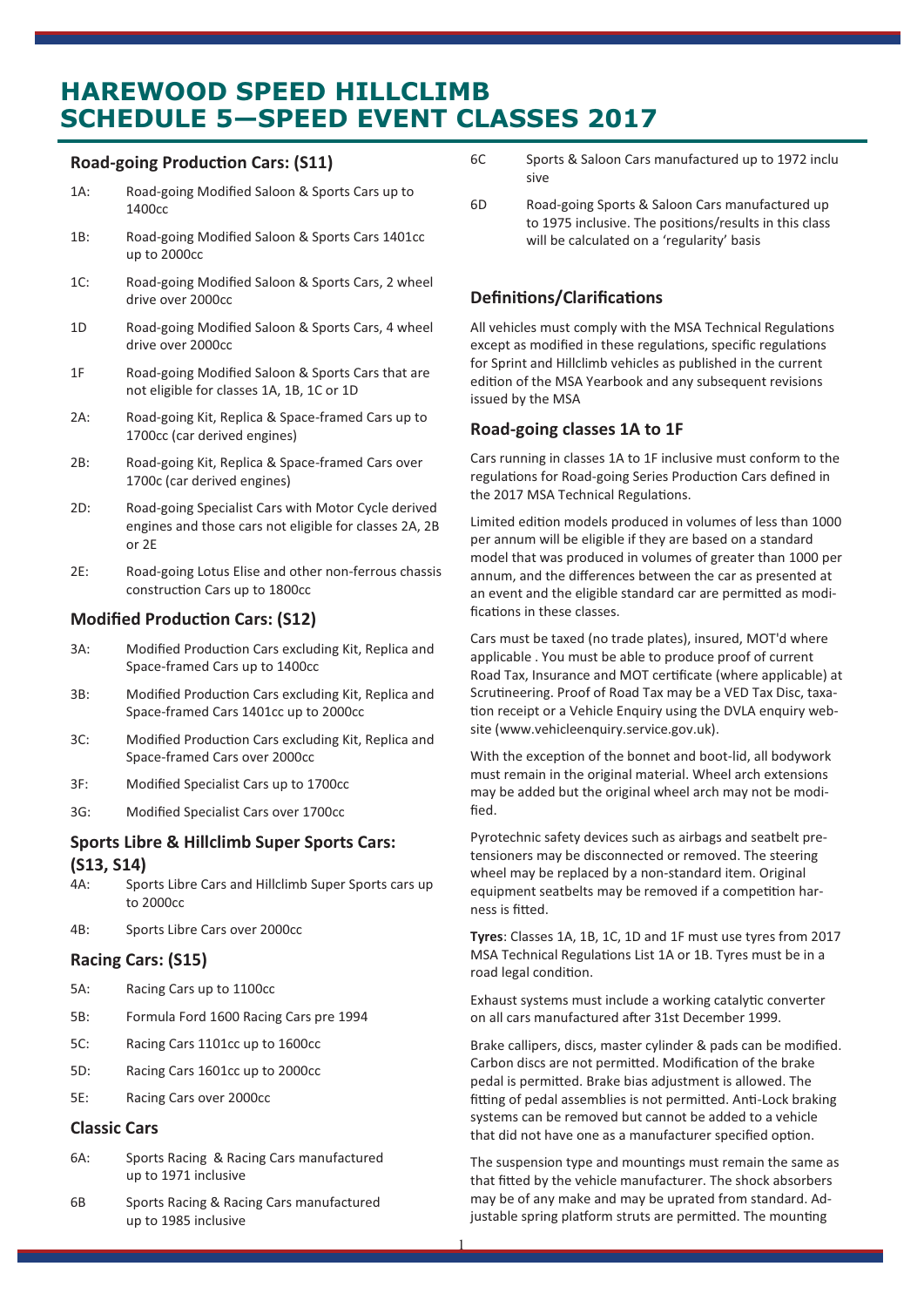method and position must remain as specified by the vehicle manufacturer. Springs are free but must retain their original location. Bushes may be changed for similar polymer materials. Spherical or similar metal joints are prohibited unless they are an integral part of the suspension manufacturers unit.

Non adjustable strut Braces across the top of the front suspension turrets are allowed but these must be removable and not welded in place.

Kit, Replica, Space-framed and non-ferrous chassis construc tion cars are not permitted in Classes 1A, 1B, 1C, 1D and 1F.

In the event of any eligibility queries, the driver of the car concerned may be asked to produce a manufacturer's catalogue to substantiate any modifications / specification.

#### **Road-going Specialist classes 2A ,2B, 2D & 2E**

Cars running in classes 2A ,2B, 2D & 2E must conform to the regulations for Road-going Specialist Production Cars defined in the 2017 MSA Technical Regulations.

Cars must be taxed (no trade plates), insured, MOT'd where applicable with documents available for inspection.

With the exception of the bonnet and boot-lid, all bodywork must remain in the original material. Wheel arch extensions may be added but the original wheel arch may not be modified. The air intake filter may protrude above the silhouette of the car to a maximum of 75mm. When the filter is removed, the silhouette must remain as standard. Exhaust systems are not considered to be part of the silhouette of the car.

Pyrotechnic safety devices such as airbags and seatbelt pretensioners may be disconnected or removed. The steering wheel may be replaced by a non-standard item. Original equipment seatbelts may be removed if a competition harness is fitted.

Cars competing in Class 2D & 2E must be totally based upon a standard production car.

The only permitted tyres within these classes are radial-ply tyres defined in the 2017 MSA Technical Regulations List1A or List 1B. Tyres must be in a road legal condition.

Exhaust systems must include a working catalytic converter on all cars manufactured after 31st December 1999.

All cars must have an operational reverse gear.

Cars running in classes 1A to 2E inclusive must remain in totally road legal form at all times, with the exception of the requirement to display registration number plates.

#### **Modified Production Car classes 3A to 3G**

Cars running in classes 3A to 3G inclusive must conform to the regulations for Modified Series Production Cars and Modified Specialist Production Cars defined in the 2017 MSA Technical Regulations.

## **Sports Libre Cars and Hillclimb Supersports Cars classes 4A and 4B**

Cars running in classes 4A and 4B must conform to the regula tions for Sports Libre cars defined in the 2017 MSA Technical Regulations.

#### **Racing Car classes 5A to 5E**

Cars running in classes 5A to 5E inclusive must conform to the regulations for Racing Cars defined in the 2017 MSA Technical Regulations.

#### **Formula Ford 1600 Racing Cars pre 1994 class 5B**

For all cars running in class 5B Formula Ford 1600 Racing Cars pre 1994, only the following tyres are permitted:

Avon ACB10 – Front tyres marked "Formula Ford" with the code 7317– rear tyres marked "Formula Ford" with the code 7319,or Avon ACB9— Front tyres marked "FF" with the code 7267, rear tyres marked "FF" with the code 7290.

Vehicles in Class 5B must comply with Formula Ford 1600 Regulations. Cars must have been manufactured prior to 1st January 1994 to be eligible for this class.

#### **Classic Sports Racing & Racing Cars Classes 6A & 6B**

To be eligible for class 6A (Sports Racing and Racing Cars up to 1971 inclusive), vehicles of monocoque construction and those with rear wings will be allowed provided they were standard on the car at the appropriate date. The use of slick tyres is prohibited. The type, size and tread of tyre must remain the same throughout the meeting. Post 1945 cars must run on treaded tyres which may be road tyres complying with the Motor Vehicles (Construction and Use) Regulations, or racing tyres as long as the latter have grooves in the tread pattern which must be lateral and circumferential and any 40mm diameter areas of the tyre must have grooves in at least 2 different directions, which themselves must have a minimum width of 3mm.

#### **Classic Cars Class 6C**

#### **Bodywork**

The original silhouette is to be retained from all angles, although aeroscreens are allowed and side windows may be removed on open cars. Original working headlights must be fitted.

#### **Engine**

Original engine type to be retained, internals are free. The original type of induction must be used. (e.g. Carburettors, although a different design may be used e.g.Webers instead of SU's). 'Original engine type (head and block)' means the same engine that was available from the factory in that body shape in period.

#### **Tyres**

Cars must run on MSA list 1A/1B/1C treaded tyres with a minimum profile of 60 (55 allowed for Minis) or Dunlop Historic L or M or Goodyear Bluestreaks.

#### **Road-going Classic Cars Class 6D**

Cars must be fitted with original style full interior trim and run on tyres from list 1A or list 1B or period defined. The posi tions/results in this class will be calculated on a 'regularity' basis. The winner will be the competitor who most closely matches their quickest time in practice.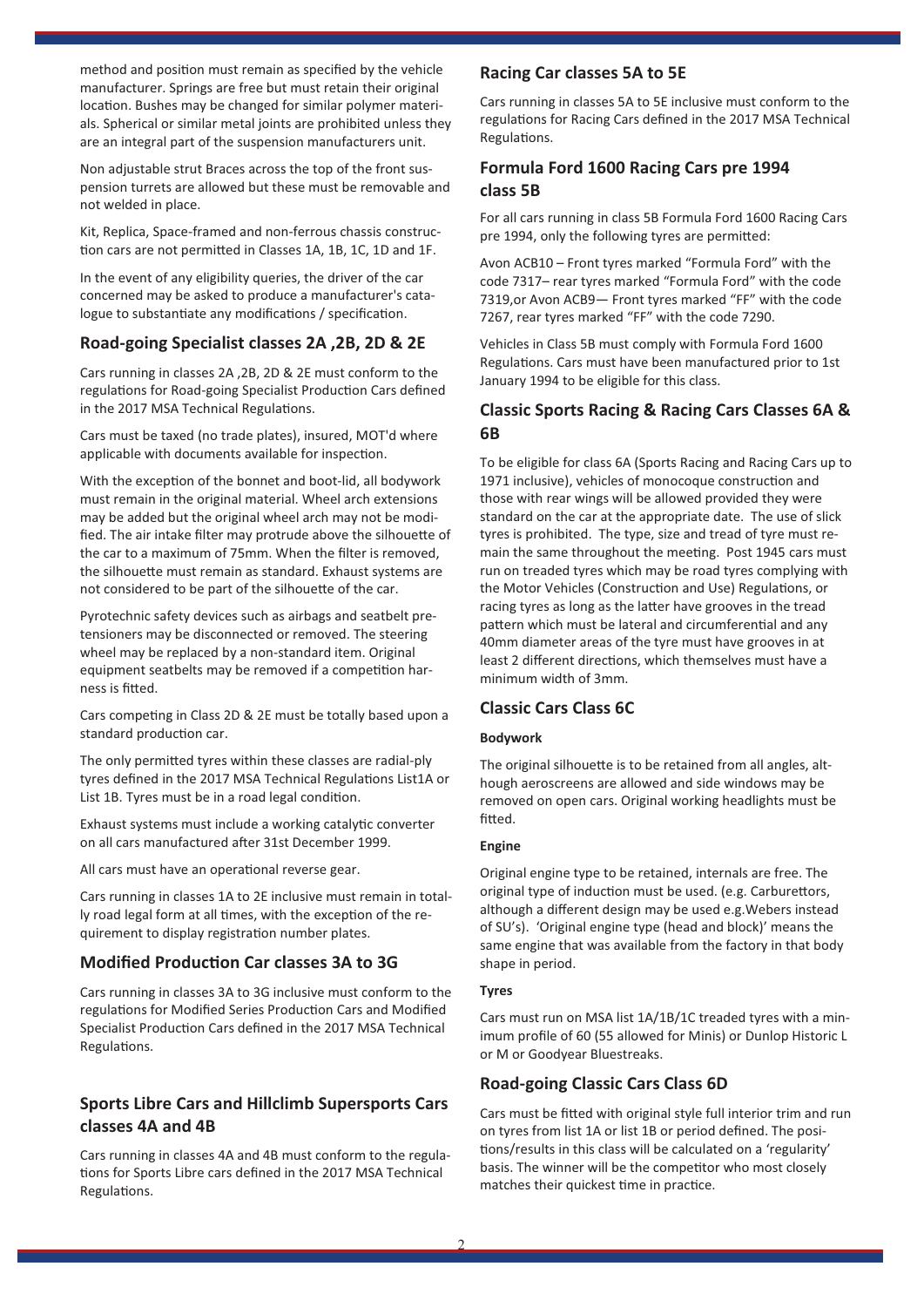#### **GENERAL CONDITIONS OF ELIGIBILITY**

In all classes the capacity of a car will be the actual measured capacity except for cars with forced induction, where a factor of 1.4 will be applied.

All vehicles must be fitted with Timing Struts as laid down in MSA Regulations. Competitors are reminded that under MSA Regulations, Timekeepers are forbidden to record a time for any car not fitted with a Timing Strut.

Each car may only be entered in its own correct category and capacity class.

Noisy 'anti lag' and gear change systems are not allowed and may result in exclusion from the meeting.

#### **SCRUTINEERING**

Scrutineering will be divided into two sections in addition to the normal examination for race worthiness, there will be a separate examination for eligibility. At certain events additional checks for eligibility may be made during and after a meeting.

#### **WARNING**

The questions on entry forms with regard to capacity, etc must be answered accurately. Any false statements discovered at scrutineering, or subsequently, will result in the exclusion of the competitor from the event concerned, and possibly, from subsequent events promoted by the Club.